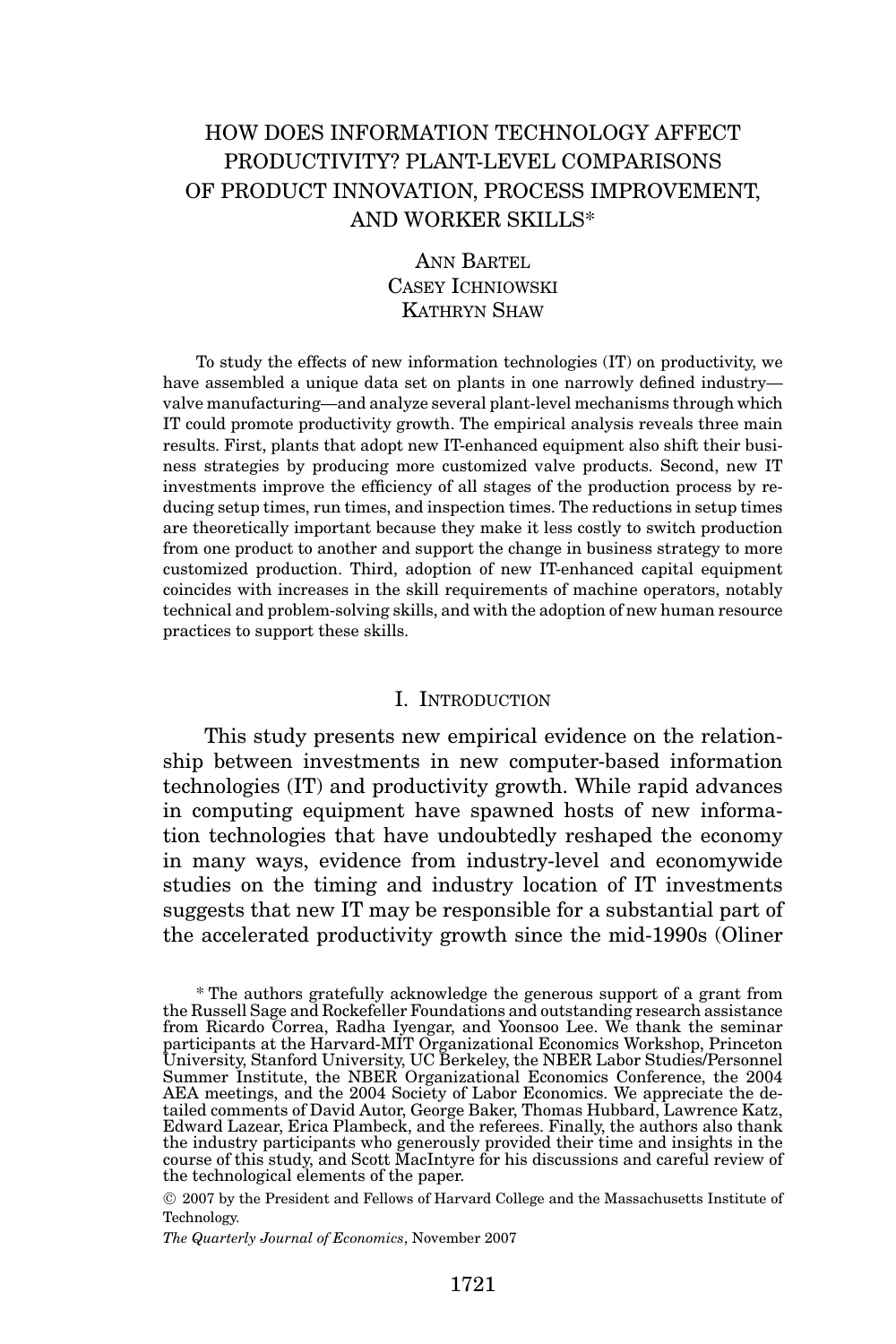and Sichel 2000; Jorgenson, Ho, and Stiroh 2005). To better understand the relationship between investments in IT and productivity growth, we have assembled a unique plant-level data set in one narrowly defined industry, valve manufacturing, and analyzed several plant-level mechanisms through which IT could promote productivity growth, including the effects of IT investments on production process efficiency, product customization, worker skills, and work organization.<sup>1</sup>

These unique data permit particularly convincing empirical tests of the effects of IT. The homogeneity of the plants' production processes within this narrowly defined industry, together with the estimation of longitudinal models, eliminates many sources of unmeasured heterogeneity that confound productivity comparisons in more aggregated data and in broader samples. Also, industryspecific measures of IT are more detailed than expenditures on computing equipment or employees' use of computers and instead identify specific types of IT-enhanced capital equipment used in valve manufacturing. The IT measures vary across stages of production within a plant and permit the estimation of within-plant stage-specific models of the effects of IT.

The empirical analysis reveals three main results that highlight how the adoption of new IT-enhanced machinery involves much more than just the installation of new equipment on the factory floor. First, valve manufacturers that adopt new IT-enhanced equipment also shift their business strategies and begin producing more customized valve products. Second, new IT investments improve the efficiency of all stages of the production process by reducing setup times, run times, and inspection times. The reductions in setup times are theoretically important because they make it less costly to switch production from one product to another and support the change in business strategy to more customized production. Third, adoption of new computer-based IT coincides with increases in the skill requirements of machine operators, notably technical and problem-solving skills, and with the adoption of new human resource practices.

<sup>1.</sup> For other micro-level studies concerning the effects of new computer technologies on productivity, see Athey and Stern (2002), Brynjolfsson and Hitt (2003), and Hubbard (2003). Examples from the extensive literature on the effects of computer technologies on worker skills are Dunne and Schmitz (1995), Doms, Dunne, and Troske (1997), Autor, Katz, and Krueger (1998), Caroli and van Reenen (2001), Autor, Levy, and Murnane (2003), Dunne, Haltiwanger, and Foster (2004), and Autor, Katz, and Kearney (2005). Black and Lynch (2001) and Bresnahan, Brynjolfsson, and Hitt (2002) present evidence on the link between computerbased IT and new work practices.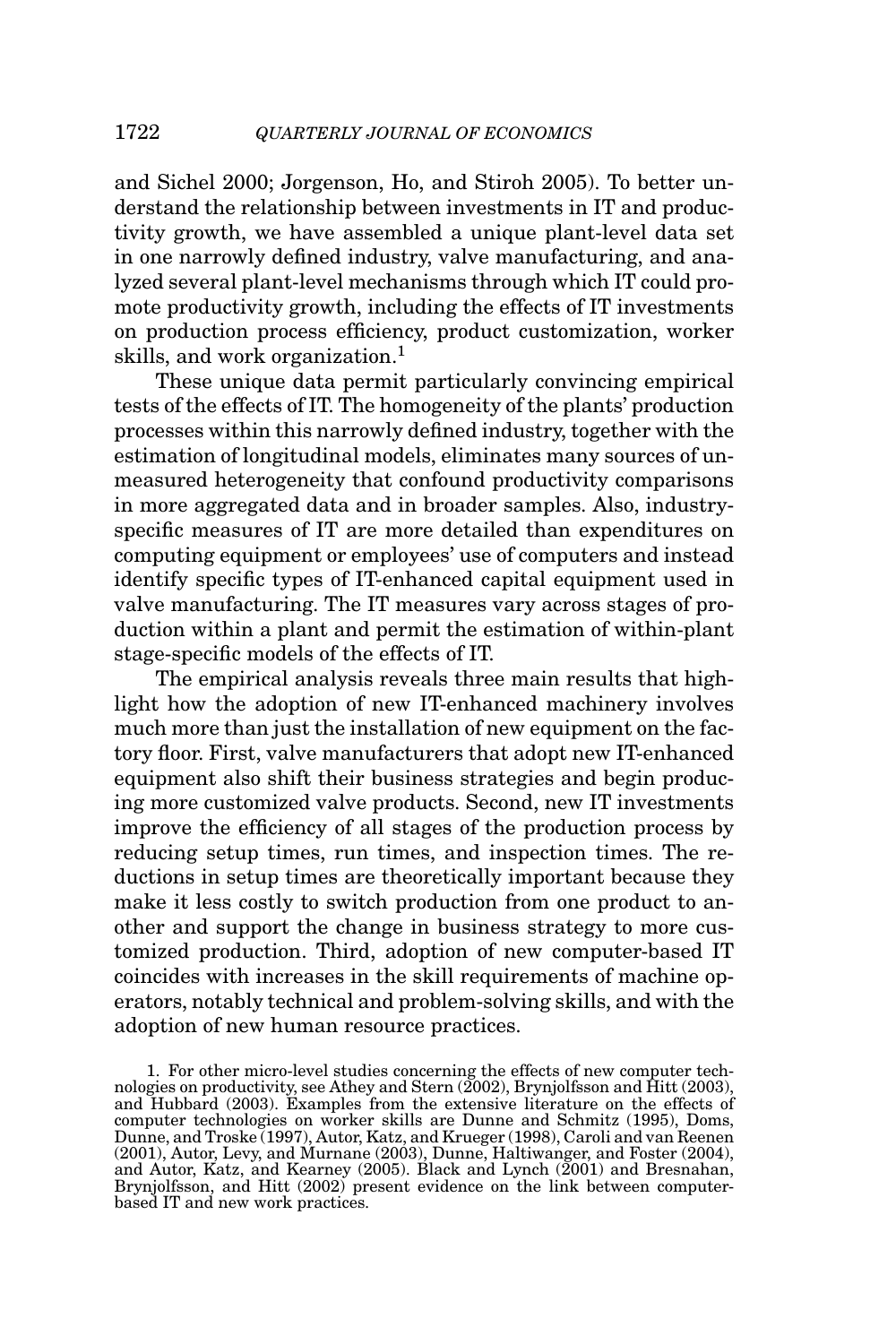#### *HOW INFORMATION TECHNOLOGY AFFECTS PRODUCTIVITY*1723

While an obvious limitation of such a plant-level study from a single industry is its generalizability, the increases in process efficiency and product customization that we document for valve manufacturing characterize many industries during the 1990s. In service sector industries such as call centers, hospital emergency rooms, and concert entertainment, increases in process efficiency and customization of services are often accompanied by the adoption of new computer-aided IT (Gabor 2004). Just as new IT promotes more customized production by reducing setup times for valve makers, faster information processing technologies foster customization in these industries by reducing the time it takes to prepare a customized telephone script for the next customer, a customized evaluation and treatment of a new patient, or a customized ticket package for the next concert fan with prices tailored to that day's demand. While new IT appears to promote customization of products and services in many industries,<sup>2</sup> documenting these productivity-enhancing effects of new computer-based technologies requires the kind of detailed data we have collected on product varieties, operating efficiencies, worker skills, and work practices from plants in a single industry.

Sections II and III describe the valve-making production process, present case study regression results from one plant, and develop a theoretical model of the decision to invest in new IT and its effects on productivity. Sections IV through VII describe our survey data and present econometric evidence on the relationship of new IT investments to process efficiency, product innovation, worker skills, and work practices. Section VIII concludes.

## II. THE VALVE-MAKING PRODUCTION PROCESS

A detailed investigation of how IT investments affect productivity, skill demand, and work organization requires rich establishment-level data. We ground this study in the context of a single narrowly defined industry, valve manufacturing, to make the measures and models of IT investment and productivity growth more convincing. This section reports on observations from visits to five plants that we use to inform the study's data collection efforts, theoretical model, and empirical tests. We first describe the industry's production process and how innovations in

<sup>2.</sup> For evidence on how the Internet has increased product variety, see Brynjolfsson, Smith, and Yu (2003).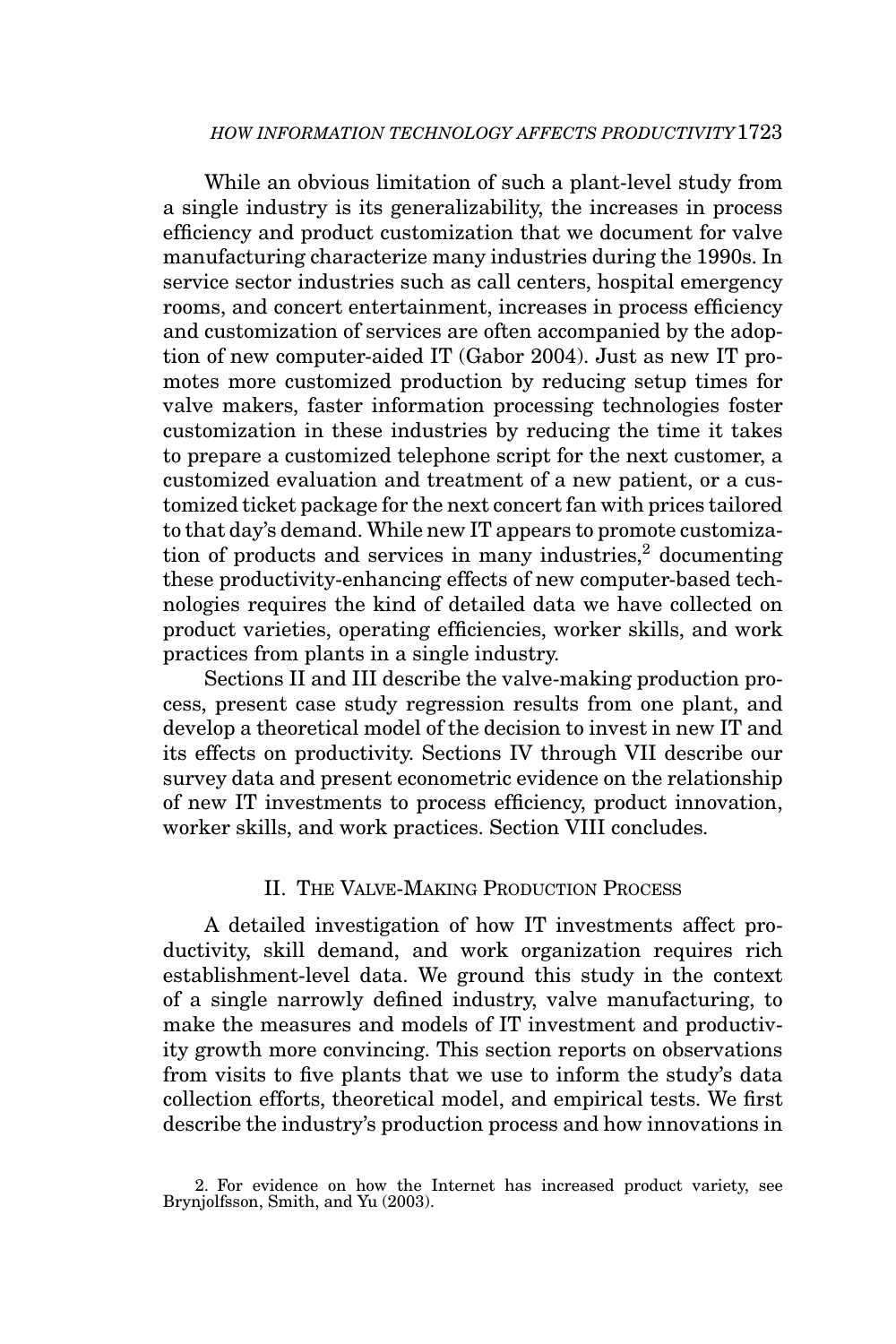IT have changed the process. The section concludes with an analysis of detailed performance and technology data from one plant.

# *II.A. Information Technology and the Production Process for Valve Manufacturing*

A valve is a metal device attached to pipes to regulate the flow of liquids or gases. Valves can be a commodity product, such as valves that control the flow of air in standard air conditioners, or a highly customized product, such as valves built to order for a new chemical plant or a submarine. The production process in valve making is a machining operation. A valve is made by taking a section of raw material and completing several processes on one or more machines, such as machining threads at each end for screwing the valve to pipes, boring holes at different locations to attach control devices, and manufacturing and assembling various devices that control the flow.

Valve manufacturing today is highly automated, with new computer-based IT features embedded directly in valve manufacturing machines. The central piece of equipment is a *computer numerically controlled (CNC) machine* that fixes the raw material on the pallet of the machine and automatically machines the valve component using commands entered into the machine's operating software.3 The *CNC controller* box, the main IT element of these machines, tells the CNC machine exactly how to cut and reposition the steel. CNC machines are now in widespread use in the industry. Substantial information-processing capabilities are now embedded directly into new CNC controllers. We describe three of the most important IT-based improvements in CNCs in recent years—fusion control, greater axis capabilities, and more efficient software—to illustrate the effects of new IT on the production process.

"Fusion control" refers to new technology that has made the programming that controls CNCs more conversational and simpler to complete and execute. This technological improvement speeds up the process of programming all the machining tasks, automates the process of getting the right cutting tools into the CNC's tool rack, and reduces the time it takes to "qualify" a job in

<sup>3.</sup> CNC machines were predated by numerically controlled (NC) machines in which early computer programming technologies controlled the machine run by run, and by manually operated machines. Manual, NC, and CNC machines of different vintages all still exist in the industry, but sophisticated CNC are now dominant, as our survey data below will show.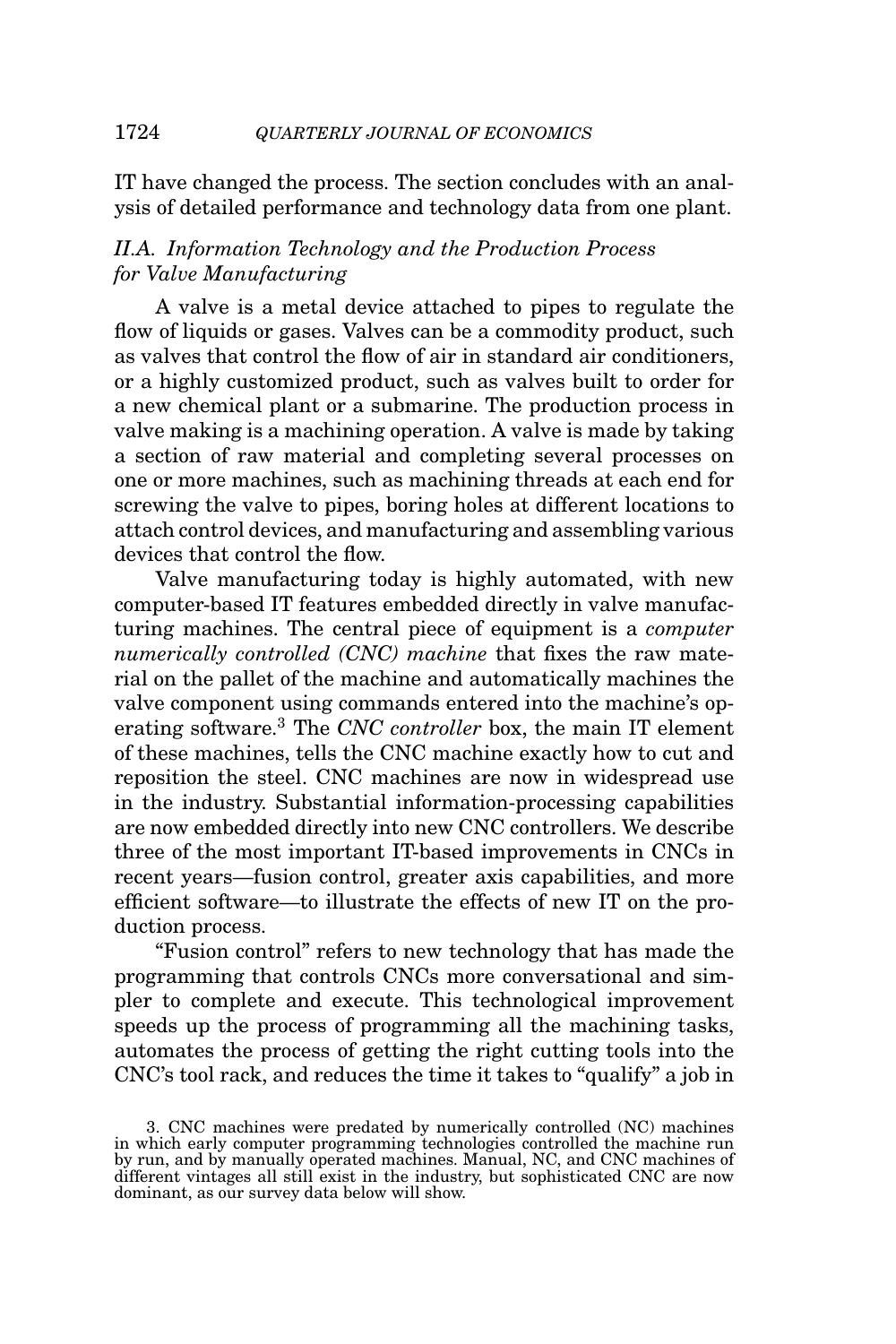a test run to identify and correct programming errors. These improvements lead directly to reductions in machine *setup times.* Fusion control technology was new to CNC machines in 1998 and was standard in new CNC machines by 2003. Newer CNC machines also have improved "axis capabilities." Newer five-axis CNC millers can machine a valve component on five different angles or axes in one "fixturing" operation, compared to a previous limit of three axes in earlier CNCs. By eliminating the need to reposition valves for cuts on fourth or fifth axes, this technology directly reduces machine *run times*. Finally, newer CNCs make use of more efficient software. Newer programs allow CNC machine tools to create smooth curves on a valve component, called "curve interpolation," rather than approximating curves using a large number of linear cuts. Software advances also permit more sophisticated machining operations with smaller programs that are easier to edit and troubleshoot, thus reducing setup and run times.

Overall, managers report that efficiency gains of newer CNC machines are not so much a matter of reductions in the time it takes to complete a given cutting or drilling task. Rather, newer CNC machines are more flexible and can perform a much greater variety of operations on one CNC machine, thereby eliminating the need to switch the block of raw material across multiple machines or to stop the machine to reposition the block for the next machining operation. In plant visits, it was common to hear how a particular valve part today can be machined on just one or two CNC machines, whereas in the past it would require the use of many more CNC machines. These observations are important for construction of the CNC technology variables used in the empirical work in this study. Because IT is completely embedded in new CNC machines, simple inspections of machines would not reveal these technological advances. Managers stated that a decrease in the number of machines used to produce a given product would always reflect an increase in degree of computerization for newer versus older CNC machines and was also relatively simple for managers to identify. Thus, in empirical analyses in this study, we measure *improvements in CNC quality* by whether there was *a reduction in the number of CNC machines used to produce a given product*. 4

4. Longitudinal data from the single plant case study reported in this section, as well as cross-plant data from our own survey, reported in the next section,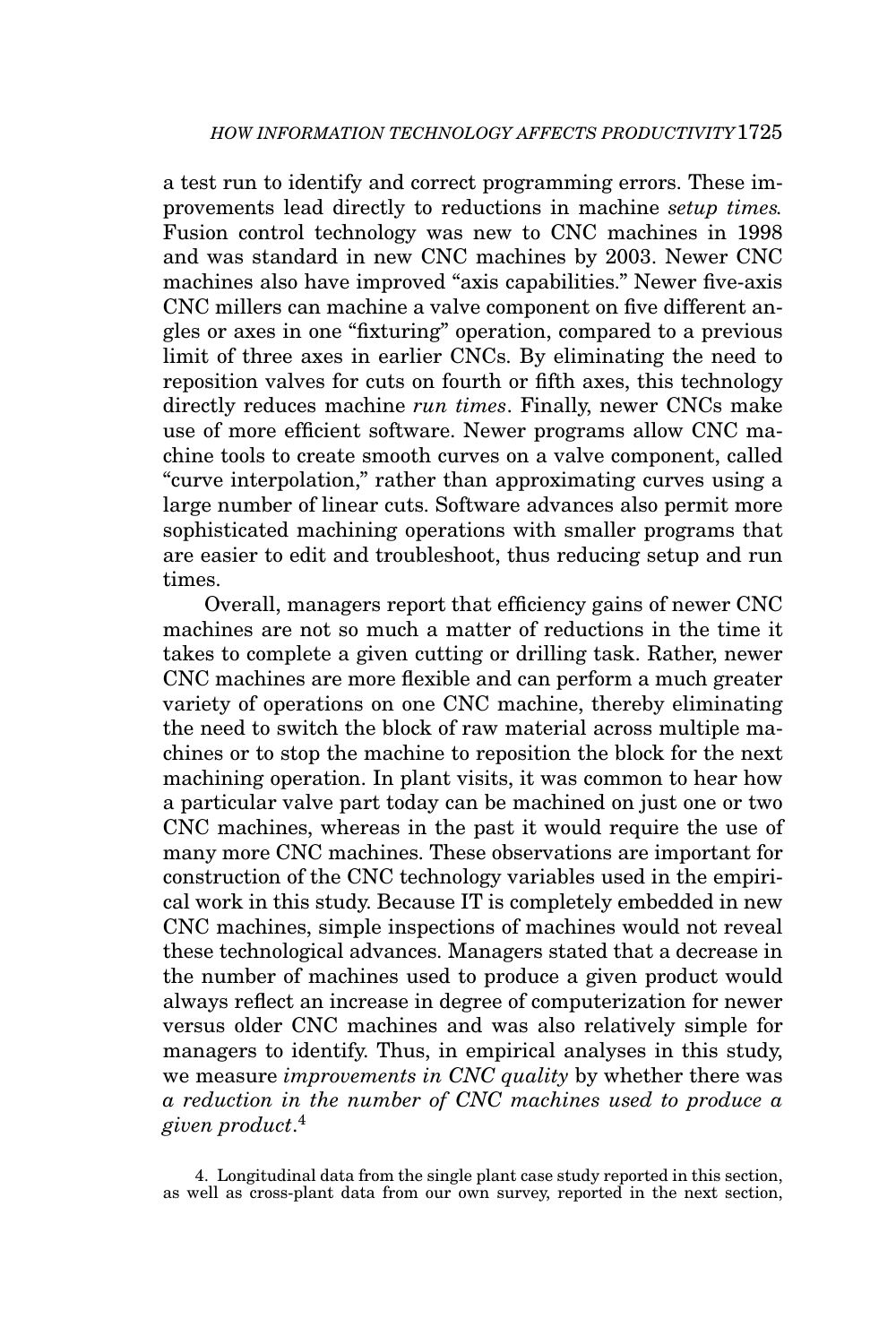A second technological advance in valve manufacturing is the use of *flexible manufacturing systems* (*FMS*), which is the use of a main computer that sends instructions to sets of CNC machines simultaneously to coordinate their machining operations when these machines jointly produce a product. FMS helps optimize decisions about which parts of a valve should be produced on which CNC machine and reduces the number of tool changes that are required as the controller allocates jobs across different CNC machines, thereby reducing run time. The computerized instructions that coordinate machining tasks across different CNC machines can also reduce the time it takes to complete setup tasks.

Finally, our interviews identified IT advances that reduce the *inspection time* in the quality control process. For many years, employees did time-consuming inspections with manual measuring devices. Over the last several years, *automated inspection sensor* machines have been introduced that use a touch-probe technology. Operators touch each feature of the valve with sensor probes and the automated inspection equipment then uses data from the probes to compare dimensions of the actual valve to the threedimensional picture of the valve that was created from the original machine instructions. The newest inspection technology operates the probe and checks measurements against specifications without any operators.

Another technology that is becoming more common in valve plants is *three-dimensional computer-aided design* (*3D-CAD*). This is a constantly advancing IT for turning customers' valve specifications into a specific design. This product design software should have its most direct impact on the plant's capabilities of designing more complex products and reducing the time that elapses between the customer placing an order and plant management presenting its design back to the customer.

Managers we interviewed consistently emphasized two operational imperatives for remaining competitive in this industry.

strongly support managers' claims that a reduction in the number of CNCs it takes to produce a given product reflects an improvement in CNC technology and quality. We considered asking about alternative measures of CNC quality in the plant-level survey we describe below, such as the current depreciated monetary value of a CNC, auction prices of CNC machines, or extensive listings of CNC capabilities. However, given the large number of machines that most plants have and their different vintages, survey questions on these features were too difficult and time-consuming to answer in pilot surveys. Data on these kinds of measures from other sources either were unavailable or could not be linked back to plants in the survey we developed.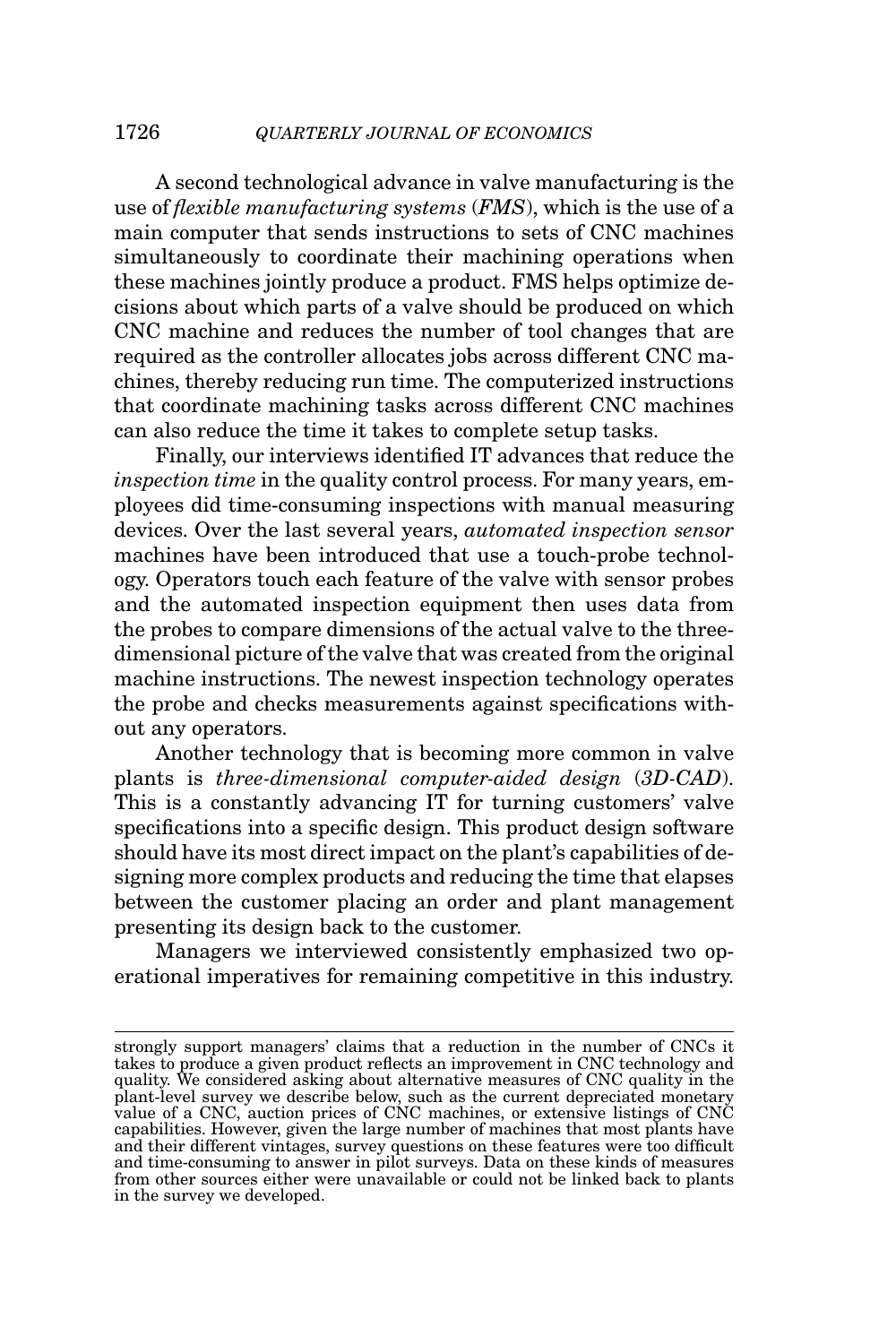First, filling customer orders quickly is important, since many plants can produce a given customer's order. The reductions in setup, run, and inspection times made possible by new IT are therefore also critical. But managers also emphasized the importance of a second area of competition in the industry—product innovation and customization. Production of more standardized commercial valves is moving abroad to low-wage countries, so U.S. valve makers are relying on a strategy of increasing their capabilities of customizing valves to meet specific customers' needs. According to these interviews, many U.S. valve makers have been increasing the number of customized products they make, while reducing sales of standardized catalog products. The IT advances described in this section also play a critical role in a move toward product customization. As more sophisticated controllers make changeovers between product runs faster and less costly, plants will be able to start producing a greater number of different products in smaller manufacturing lots. New controllers in CNC machines that produce a valve component more accurately and with a greater number of features also allow plants to produce more product varieties at a reduced cost.

# *II.B. Econometric Case Study Evidence: The Effects of Information Technology on Process Efficiency*

Managers at one of the five plants we visited provided us with their own proprietary data. These data illustrate several important points about how to measure operating efficiency in this industry. First, product heterogeneity is important. The data describe the production of 290 distinct valve products that the plant made during 1999–2003. Second, plants track operations in distinct stages of valve production. Data for this plant are available on setup time and run time but not inspection time. For this plant, the largest component of production times was in setup. Managers indicated that the plant was not unusual in this respect.

These longitudinal, product-specific data provide the opportunity to examine productivity gains over time as the plant introduced new valve-making technology. We estimate models that control for product-specific fixed effects that express setup time and run time as a function of changes in production technology. The plant did not introduce FMS technology during the period but has continually purchased new CNC machines to raise the quality of the machines in use. As described in other plant visits, machine operators here concurred that the best measure of CNC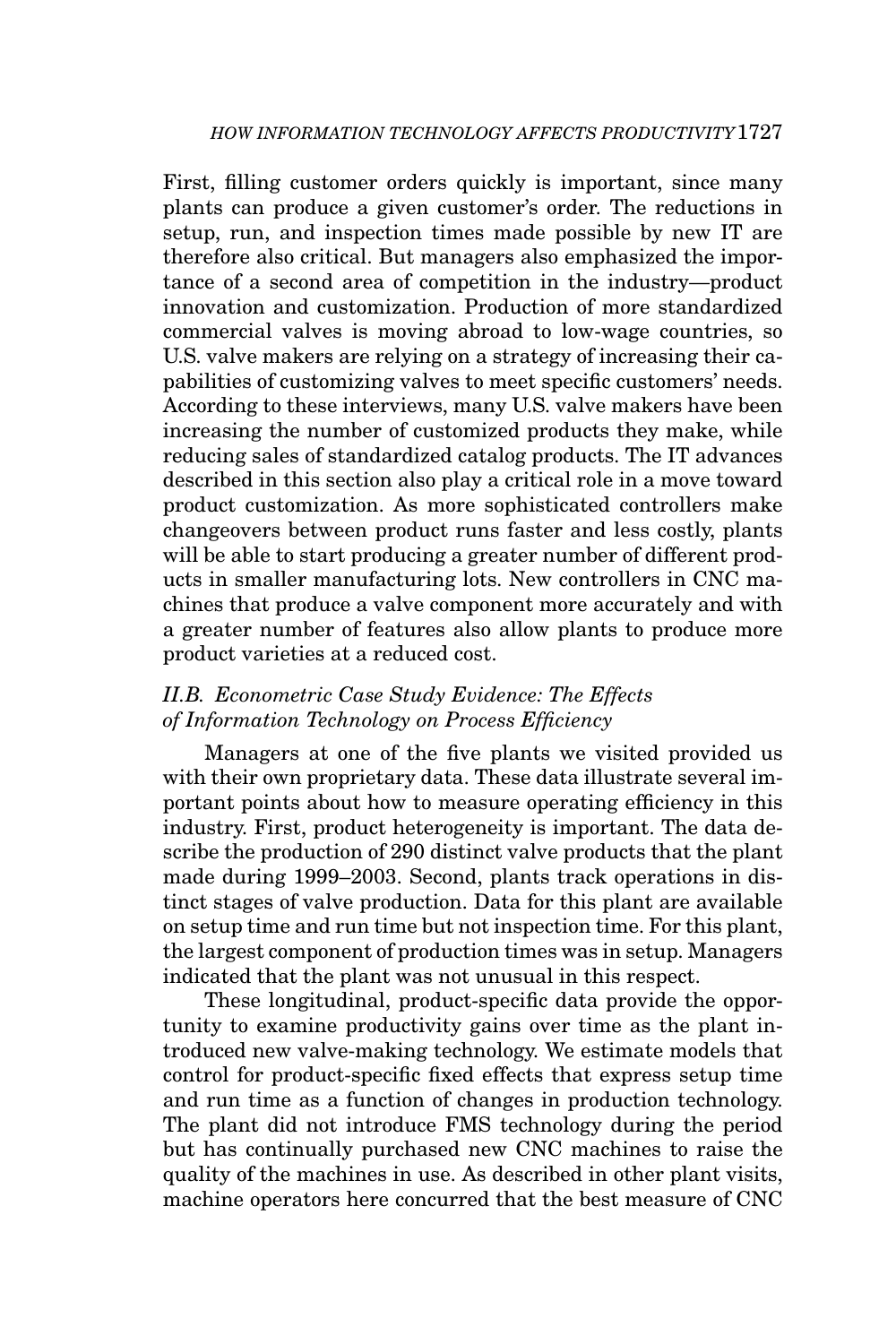quality that we could use from the available data was the number of machines used to produce a given product—the introduction of a new higher quality CNC machine into the production process for a given valve routinely means that more than one CNC machine of an older vintage is replaced.5 Based on these arguments from operators and managers at the plant, we define the technology variable "CNC Quality" as the negative of the logarithm of the number of CNC machines used to produce the product and enter it as a determinant of production times.<sup>6</sup> Because these models control for product-specific fixed effects, the coefficient on the CNC Quality variable in these models estimates the changes in setup and run times required to make a given valve after the plant begins making that specific product with a smaller number of more sophisticated machines.

A reduction in the number of machines used to make a given valve product undoubtedly reflects the use of new machines with greater capabilities, since the smaller number of machines execute all of the tasks that a larger number of machines formerly had to execute to make the valve. What is not clear is whether the smaller number of newer, more flexible CNC machines can be set up and then complete the run time tasks faster than before, when a larger number of machines were used. If the smaller number of newer, more advanced CNC machines are also easier to set up and can also accomplish the run time tasks faster, then the coefficient on this CNC quality variable in these product-specific change-in-production-time equations will be negative.

The sample for these product-specific setup time and run time models includes observations for valves that were in production at some point during the 1999–2003 time period and that had been produced at least two different times during the plant's history. When a product was produced prior to 1999, observations on the product from the earlier years are included in this panel data set. Seventy-five percent of the observations are for 1999–2003, and the remainder of the observations comes from the years between

<sup>5.</sup> In our larger survey data set that is described below, we find that plants that reduced the number of machines they used to produce a given product between 1997 and 2002 were plants that also report purchasing new CNC machines during the same period. Purchasing new machines allows plants to use fewer new machines to make a given product.

<sup>6.</sup> Because a smaller number of machines used to make a given product indicates the use of higher-quality CNCs, we take the negative of the logarithm of the number of machines, so that higher values of this CNC quality variable would be associated with lower production times whenever the use of a smaller number of (newer) machines reduced production times.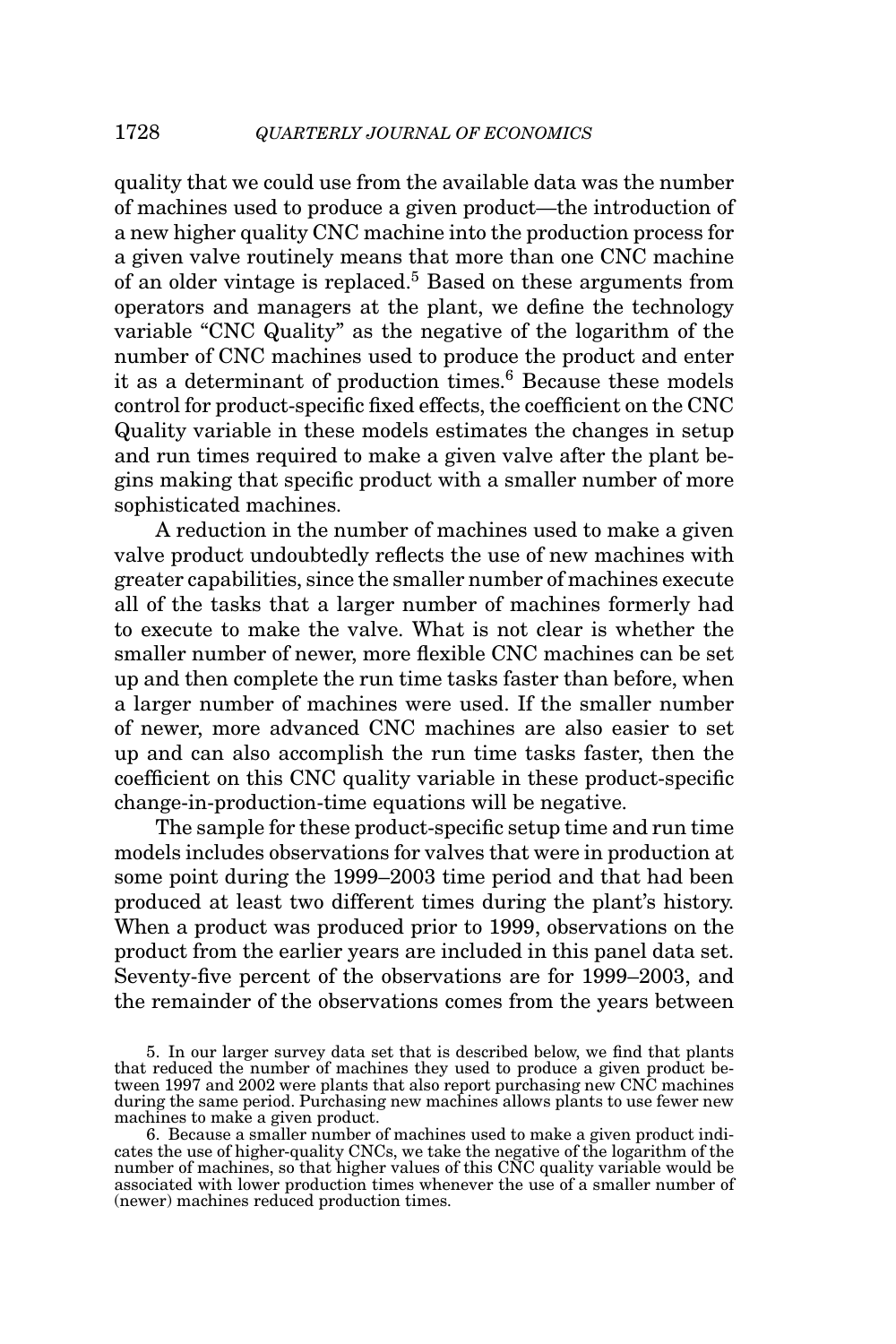| Dependent                            | Log              | Log          | Log              | Log         |
|--------------------------------------|------------------|--------------|------------------|-------------|
| variable                             | (setup time)     | (setup time) | (run time)       | (run time)  |
| "CNC quality"                        | $-0.937***$      | $-0.957***$  | $-0.623***$      | $-0.699***$ |
|                                      | (0.079)          | (0.082)      | (0.057)          | (0.066)     |
| Year dummies <sup>d</sup>            | No               | Yes          | No               | Yes         |
| $\,R^2$                              | 0.47             | 0.52         | 0.29             | 0.39        |
| Mean of dependent<br>variable (s.d.) | 6.197<br>(0.811) |              | 3.951<br>(1.445) |             |
| Median                               | 6.234            |              | 3.855            |             |

TABLE I THE EFFECTS OF IT ON PRODUCTION EFFICIENCY WITHIN ONE PLANT<sup>a,b</sup>

aModels control for product-specific fixed effects. Newey-West robust standard errors with corrections for heteroscedasticity and autocorrelation in parentheses.

bDependent variables: product-specific production times (*<sup>N</sup>* <sup>=</sup> 720). Sample description: Each observation in this sample is a record of the production times for a specific valve product made in one valve making plant. The record reports setup time, run time, and number of CNC machines for the given product run. The sample includes any valve product the plant produced during the period 1999–2003, a total of 290 separate valve products. Of the observations in this sample, 75.3% come from this 1999–2003 period. The sample also includes longitudinal data for these products prior to 1999 if the plant produced the product in earlier years. The number of product records from these earlier years ranges from one observation in 1978 to nineteen observations in 1998. Of the products, 70.3% are observed twice; 18.3% are observed three times; and the remaining 11.4% are observed from four to eight times.<br><sup>c</sup>The quality of CNC machines used to make a given product is higher when the plant uses a smaller

number of (technologically more capable) CNCs to make the product. A reduction in the number of machines to make the same product is an increase in machine quality. Thus, "CNC quality" is measured as (−1) × ln(number of machines used to make the valve product). In these fixed effects models, the coefficient of this "CNC quality" variable measures the within-product change in production times due to a reduction in the number of CNC machines used to produce the product. If using a smaller number of higher-quality CNC machines reduces production times, then the coefficient on this CNC quality variable is negative.

dTwenty-five-year dummies are included in the models in columns (2) and (4).

∗Significant at 10%. ∗∗Significant at 5%. ∗∗∗Significant at 1%.

1978 and 1998. Overall, this data set contains 790 observations for 290 distinct valve products. The product-specific observations include data on the total number of CNC machines used to make each product and the scheduled setup time and run time for each machine used.

When these production time models with controls for productspecific fixed effects are estimated, the results in Table I are obtained. An increase in this CNC quality index (which equals the negative of the logarithm of the number of CNC machines used to make a product) is associated with significantly lower setup and run times. Not only can a smaller number of newer, more flexible machines make the same valve that was previously made by more machines, they can make the valve faster. The log(setup time) regression shows that a 10% reduction in the number of machines used to make a given product (i.e., an increase in the quality of the CNC machines used) reduces setup time by 9.4% (Table I, column (1)). For the full sample, the average number of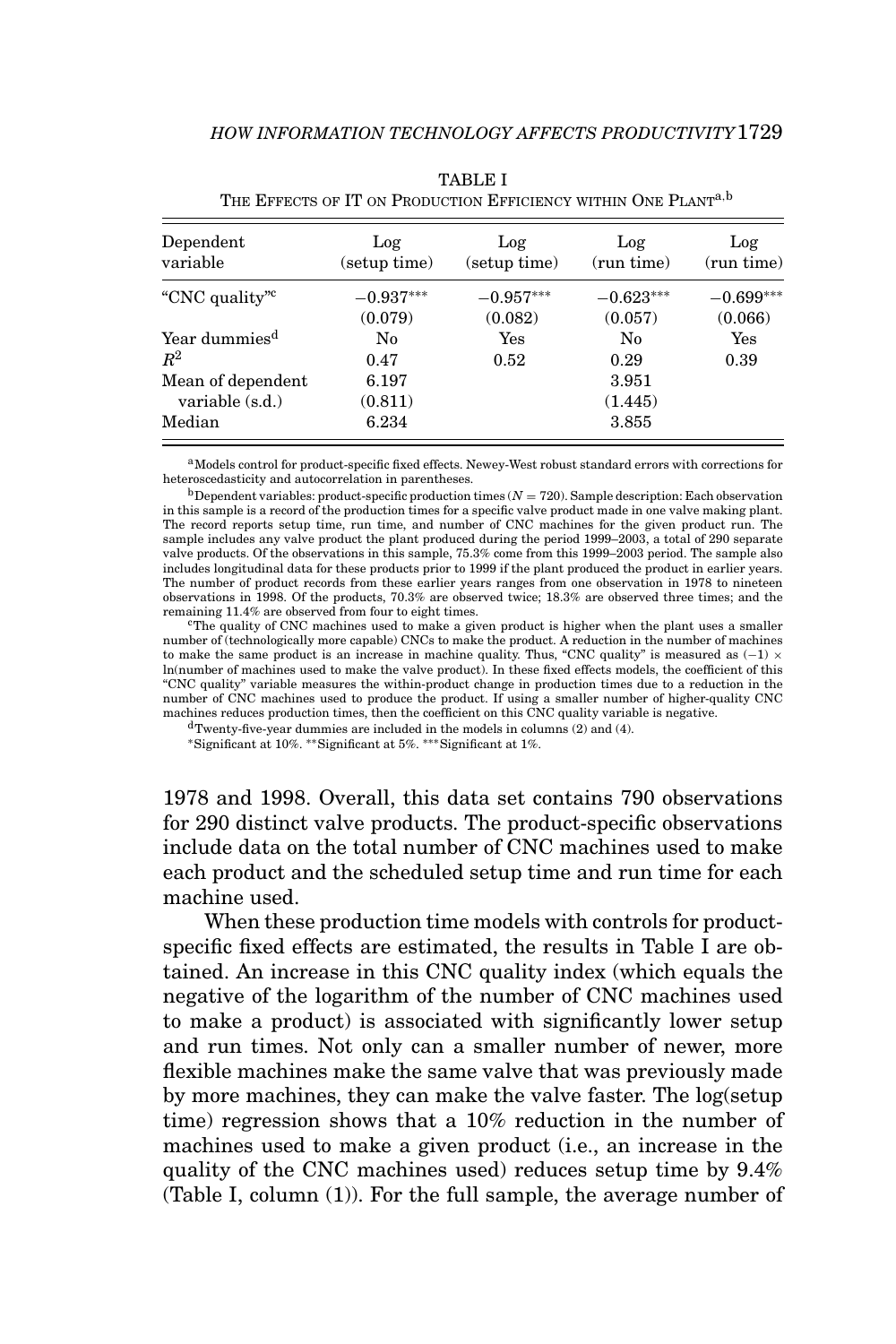machines used to make a product is 6.3 machines. The average change in the number of machines used to make a valve product in the full sample is −0.73 machines (or 11.6% of the average number of machines), and for the subsample of products that reduced the number of CNC machines, the average change was  $-2.7$  machines (or 42.9% of the average number of machines). Reductions in the numbers of CNC machines used of these magnitudes would be associated with 10.9% and 40.2% reductions in setup time, respectively.

The effects of an increase in this CNC quality index are also sizable in the run time equation. A 10% decrease in machines (increase in CNC quality) reduces run time by 6.2% (Table I, column (3)). However, because typical run times are much shorter than setup times (median setup and run times are 510 and 47 minutes, respectively), the most important quantitative gains are in setup time reduction. Note that the inclusion of a set of year dummy variables in the column (2) and (4) models has little effect on the estimated effects of the CNC quality variable, perhaps as a result of the fact that the time series that we have for most valve products are very short.

While the estimates from the product-specific regressions in Table I imply large reductions in production times, especially setup times, when the plant introduces a smaller number of more advanced CNC machines to produce a given valve product, two factors determine the exact size of the CNC quality coefficients in these regressions. First, the higher the quality of the new CNC machine introduced into the production process, the greater the reduction in setup time. Not all products use exactly the same CNC machines. The point estimates on the coefficient on the CNC quality variable in the Table I regressions reflect the average increase in quality of the CNC machines purchased. Second, the most complicated products, which require especially long setups, may benefit the most from purchasing new CNC machines to produce these products. But according to the calculations above, for a typical product at this plant, the introduction of CNC machines has large significant effects on production times.

The regression results from this case study reinforce the observations that managers made during our plant visits. Improvements in CNC quality, as measured by the reduction in the number of machines used to produce a given product, reduce setup time significantly. To a lesser extent, improvements in CNC quality reduce run time. The mechanism underlying the results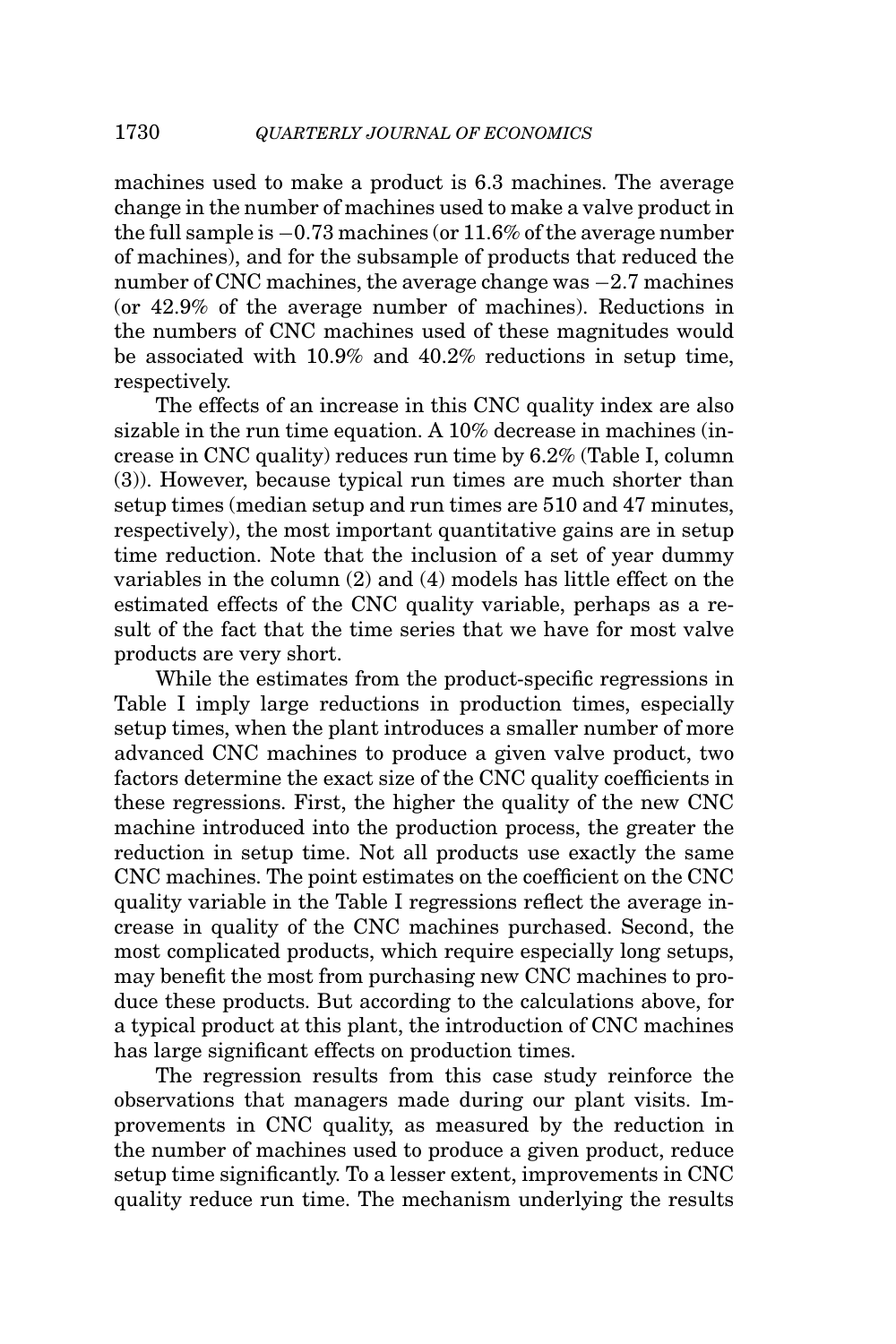of these simple regressions is clear: a reduction in the number of machines occurs only because the quality of the CNC technology is better. When a plant produces a given valve product with fewer more advanced machines, setup times and run times go down.

# III. THEORETICAL FRAMEWORK FOR THE IMPACT OF INFORMATION **TECHNOLOGY**

Valve manufacturing is a batch process. Products in many other manufacturing industries are also made in batches. Each new compound in chemical production, each different book in publishing, and each new piece of furniture in high-volume furniture production is a new batch. Even in services, each new customer often creates a new "batch" of orders that require separate adjustments. In all of these settings, just as in the econometric case study of the valve manufacturer above, the setup time when machines are reconfigured from the requirements of one product run to those of the next is often a large part of overall production time. We posit that an important consequence of the dramatic reductions in the price of information technology is that setup costs are dramatically lower after firms adopt new production machinery that has IT improvements embedded in the machinery. Previously, switchovers between product runs entailed a great deal of hands-on adjustment of machinery by knowledgeable machine operators. With new machinery, a portion of the setup is made as easy as touching a screen on a computer that sends the machine instructions for making the machine part.

To clarify the tradeoffs that firms face with improvements in information technologies, we model the change in profits that would be expected from falling prices of information technology. Assume that there are two product classes—commodity products (co) and customized products (cu). Commodity products are typically listed in a company's catalog and customers must order these products exactly as they are described in the catalog. Customized products may be variants of a commodity product, but they are made to the customer's specification. Since customized products are made to fill a customer's specific order, they are made in shorter runs. The batch size for customized products  $(B_{\rm cu})$  is smaller than the batch size for commodity products  $(B_{\rm co})$ , all else constant. Assume for simplicity that these batch sizes are fixed for each product class and thus  $B_{\rm cu} < B_{\rm co}$ . Given these fixed batch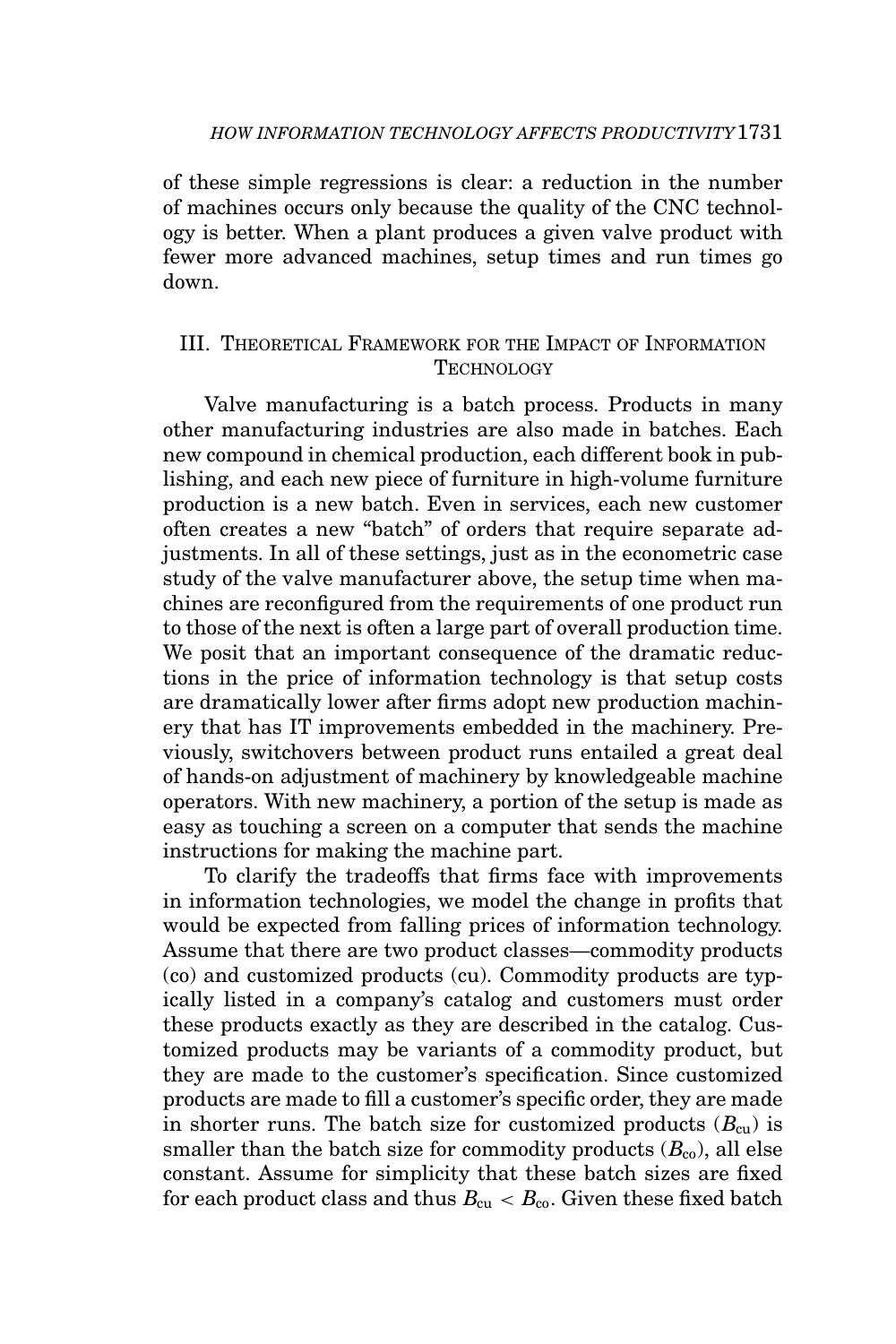sizes for the two classes of product, the firm maximizes profits,  $\pi$ , by deciding how many production runs of the customized product,  $N_{\rm cu}$ , and how many runs of the commodity product,  $N_{\rm co}$ , to undertake:

(1) 
$$
\pi = N_{\text{cu}} B_{\text{cu}} [P_{\text{cu}} - (\text{unit cost})_{\text{cu}}] + N_{\text{co}} B_{\text{co}} [P_{\text{co}} - (\text{unit cost})_{\text{co}}] - P_{\text{IT}} \text{IT}.
$$

Unit costs in (1) are a function of setup time per batch  $(S_{c0}$  or  $S_{\text{cu}}$ ), run time per unit ( $R_{\text{co}}$  or  $R_{\text{cu}}$ ), inspection time per unit ( $I_{\text{co}}$ ) or  $I_{\rm cu}$ ), materials costs ( $M_{\rm co}$  or  $M_{\rm cu}$ ), and design and sales time  $(D_{\rm cu})$ ,

(2a) (unit cost)<sub>cu</sub> = 
$$
(w + r)(S_{cu}/B_{cu} + R_{cu} + I_{cu}) - M_{cu} - D_{cu}/B_{cu}
$$
  
(2b) (unit cost)<sub>co</sub> =  $(w + r)(S_{co}/B_{co} + R_{co} + I_{co}) - M_{co}$ ,

where  $\pi \equiv$  profits

- $S_i$  ≡ hours to setup machine to run a batch of product;  $j = \text{co}, \text{cu}$
- $R_i \equiv$  hours to run each unit of product; *j* = co, cu
- $I_j$  ≡ hours to inspect each unit of product;  $j = c_0$ , cu
- $D_{\rm cu}$  = added cost of design and promotion for customized products only
- $B_i$   $\equiv$  average batch size (number produced per scheduled batch);  $j = \text{co}, \text{cu}$
- $N_i \equiv$  number of batches of product *j*; *j* = co, cu
- $M_j \equiv$  materials costs per unit; *j* = co, cu
- $P_i \equiv$  average price of product *j*; *j* = co, cu
- $w \equiv$  wage rate
- $r \equiv$  rental cost of capital
- $P_{\text{IT}}$ IT  $\equiv$  price of new IT-imbedded machines times the quantity of IT-embedded machines.

In equation (1), profits in the short run are a function of the difference between the revenues and the time costs of production, minus the materials costs and the cost of the CNC machines. The time costs of production are the wage and the rental cost of capital for the time that it takes to produce the product. Thus, productivity increases if production time falls. Finally, for customized products, we assume that there is a design and marketing cost,  $D_{\rm cu}$ , reflecting the cost of the specialized design of the product and the cost of finding customers for these products.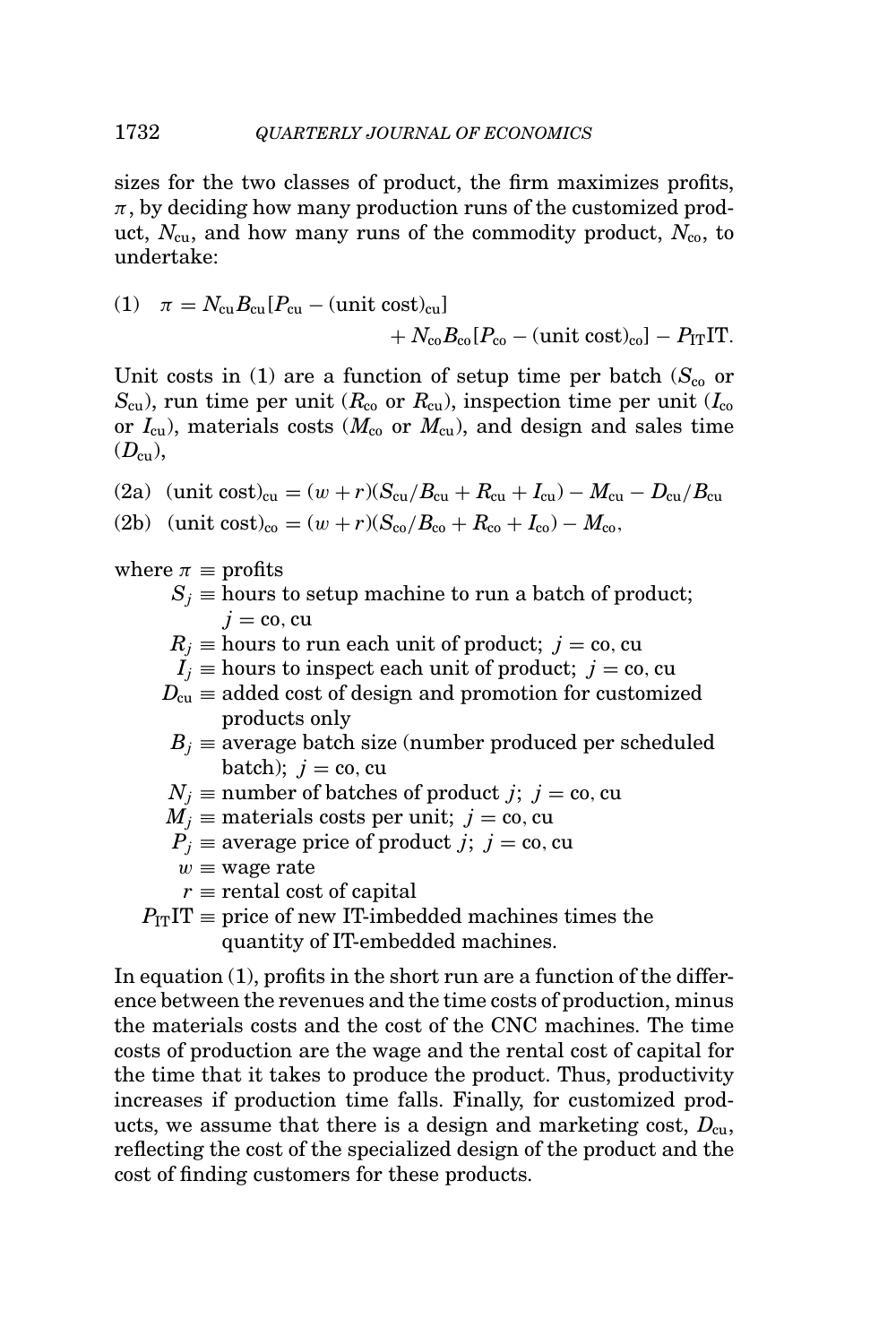Underlying the model is the assumption that each hour of machine time requires an hour of operator time, or that  $L_i =$  $(l_1S_i + l_2R_iB_i + l_3I_iB_i)$ ; for  $j = \text{co}, \text{cu}, \text{where } l_1 = l_2 = l_3 = 1$  if one person runs each machine, which is a reasonable approximation for valve manufacturing. Next, assume that all three components of production time—setup, run, and inspection times—are functions of IT-imbedded capital and other variables,

(3) 
$$
S_j = f^{\text{Set}}(\text{IT}_j^{\text{Set}}, \text{Skill}, X), \text{ for } j = \text{co}, \text{cu}
$$

(4) 
$$
R_j = f^R(\mathrm{IT}_j^R, X), \text{ for } j = \text{co, cu}
$$

(5) 
$$
I_j = f^I(\text{IT}_j^I, X)
$$
, for  $j = \text{co}, \text{cu}$ ,

where  $\text{IT}_j^{\text{Set}}, \ \text{IT}_j^R, \ \text{IT}_j^I$  are the IT-imbedded machinery that are used in the setup, running, and inspection of the product and *X* is a vector of control variables. In equation (3), we also assume that a more skilled or highly trained operator can do a setup in less time, an assumption described in more detail below.

With this model of the manufacturing process, how do falling prices of IT and the availability of more technologically sophisticated CNC machines affect the firm? We focus on five changes. First, firms purchase more IT; a decrease in  $P_{IT}$  raises IT, all else constant. Second, production process efficiency should rise; setup time, run time, and inspection time should fall when plants adopt IT machinery relevant to these processes. Thus, in equations (3)– (5), we assume that  $\partial S_j / \partial(\Gamma) < 0$ ,  $\partial R_j / \partial(\Gamma) < 0$ , and  $\partial I_j / \partial(\Gamma) < 0$ . This is an assumption rather than a prediction of the model, but one that is consistent with evidence from our plant visits and the econometric results from the case study in Section II.

Third, the firm makes a strategic move toward producing more customized products. This change occurs because IT reduces setup costs. As setup time falls, the unit cost of production falls, and as equation (2) shows, the reduction in unit costs due to a reduction in setup time is greater for customized products than for commodity products. Setup costs are a bigger fraction of unit costs for customized products, because (∂(unit costs)/  $\partial S_i = 1/B_i$  and  $B_{\rm cu} < B_{\rm co}$ . Given this falling cost of customized products relative to commodity products, plants increase their production of customized products, all else constant.7 Even if

<sup>7.</sup> Thus, firms move toward customized production if they are price takers and product prices are unchanged. In their model, Milgrom and Roberts (1990) make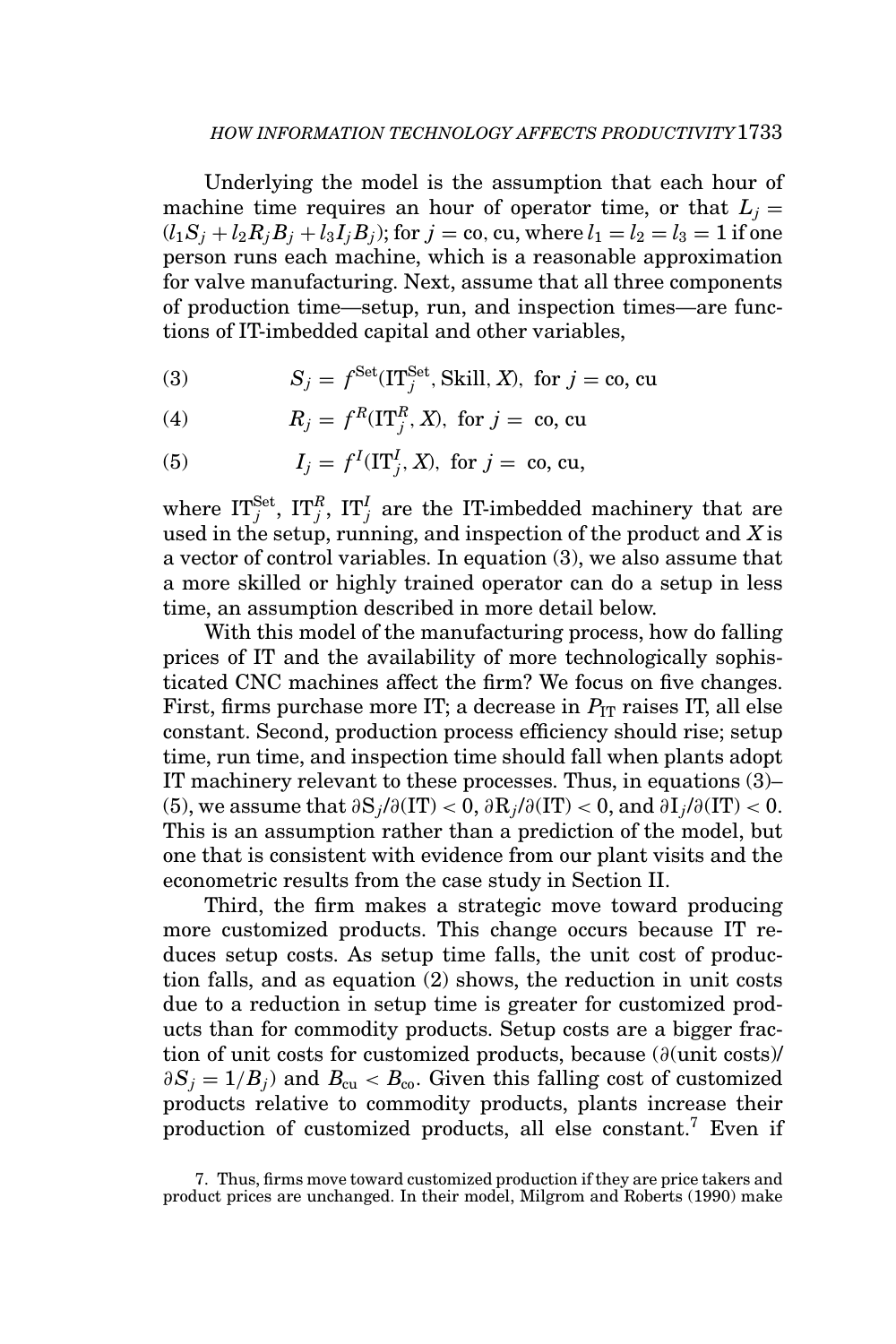customized products and commodity products are produced in the same batch sizes, so that the impact of IT on unit costs (net of design costs) is the same for both classes of products, plants will increase their customized production if customized products sell at higher prices.<sup>8</sup> Finally, another reason that IT will induce a move toward greater production of customized products is that some advances in IT, such as computer-aided design, lower design costs that, according to our model, are only relevant for customized products.

Fourth, increased investments in IT-enhanced machinery affect optimal skill demand, but the direction of this effect is ambiguous. In equation (3), we assume that skilled workers are used primarily for machine setups.<sup>9</sup> Given this assumption, there are three effects associated with the optimal change in setup time after new IT machinery is purchased that make the overall impact of IT on skill demand unpredictable. First, if setup time is reduced as a fraction of total production time (i.e., relative to run time), then skill demand will fall, since setup requires the most skilled workers. This would be true if plants did not change their product mix. However, plants should also shift to more setup-intensive products—that is, customized products that have higher setup time relative to total run time—which would increase skill demand, thereby offsetting the first influence of IT. The net effect of these two factors cannot be predicted. A third factor not explicitly incorporated into the model above, however, could also affect the specific types of skills in demand. In the past, operators would have utilized routine machining skills to produce a valve (i.e., positioning the valve correctly on the machine and then choosing the cutting tools from the tool fixture and moving the tools

the assumption that their multiproduct firm faces a downward-sloping demand curve and then solve for the optimal amounts of output and other control variables. Likewise, to solve for the optimal amounts in our model, we would need to place constraints on the model that would limit the optimal output, such as downwardsloping product demand or nonlinear adjustment costs for changing the plant size or for finding new customers. Similarly, we are modeling the short-run decision to become more customized, and in the short run, the costs of significantly increasing plant size or seeking large numbers of new customers are accelerating, thereby limiting the increase in the optimal amount of customized product that is produced.

<sup>8.</sup> Customized products are likely to sell at higher prices than commodity products because of greater competition in the commodity market, especially from foreign producers that have lower labor costs.

<sup>9.</sup> A skilled worker could also reduce run time, by, for example, solving problems as they arise during the running of the job. For simplicity, we assume that skills affect only setup time, because skills are likely to have a greater impact on setup time. In the empirical section below we provide a richer description of skill demand for all jobs.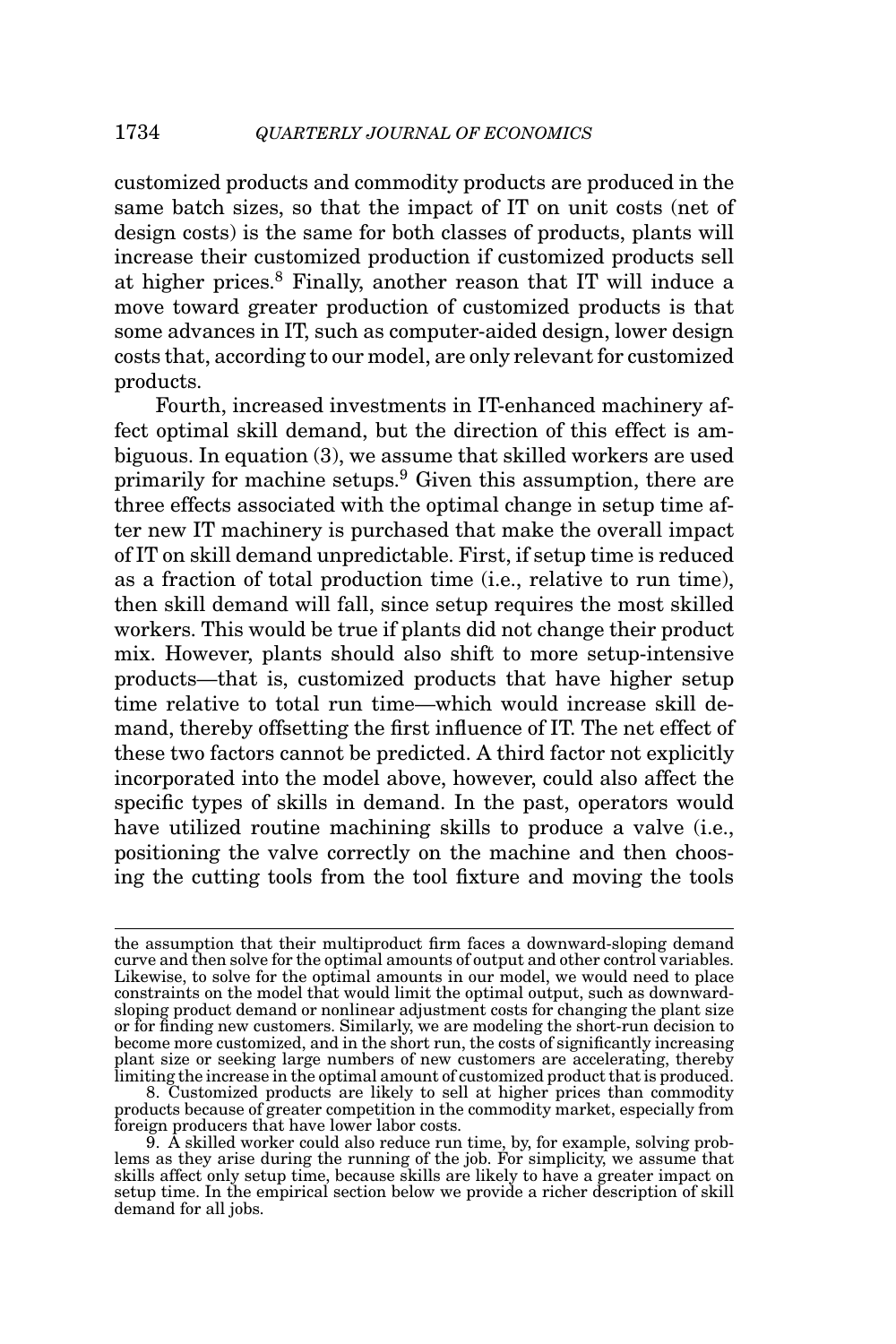into place). Interviews during our plant visits offered examples of how new computer technologies have changed the nature of skills demanded, as the routine machining is increasingly done automatically by the newer CNC machines, while the demand for nonroutine problem-solving skills that are required to set up, monitor, and correct the new sophisticated CNC machines appears to increase.

Finally, while the role of innovative human resource management (HRM) practices is not considered in the model above, a number of models (Milgrom and Roberts 1990; Bresnahan, Brynolfsson, and Hitt 2002) conclude that the adoption of technically complex manufacturing equipment may require the adoption of new types of work practices, such as enhanced training in the new technologies and teamwork to solve technical problems. The data for this study permit us to examine whether the adoption of new technologies coincides with changes in HRM practices. In summary, we will test the following four hypotheses in the empirical work:

- H1. New IT-enhanced machines improve production process efficiency. Setup time, run time, and inspection time fall after new IT-enhanced equipment in these stages is adopted.
- H2. New IT promotes product customization and innovation. New 3D-CAD technologies should directly affect the plant's capabilities of designing more customized valves, while other technologies that reduce setup time would also promote customization.
- H3. IT adoption may increase (or decrease) skill demand.
- H4. IT adoption may require new HRM practices.

An overarching point of these hypotheses is that investments in new IT-enhanced production equipment trigger an extensive set of changes for the business, including a change in the overall business strategy, with the firm competing less in terms of lowering the production costs of commodity products and more in terms of customizing products to the needs of specific customers. In this way, our model complements other recent studies that model the effects of technological shocks on business strategy and skill demand. Goldin and Katz (1998) study the emergence of new technologies during the early part of the twentieth century and the ensuing evolution of production methods from manual production to factory assembly to continuous-process batch methods and emphasize the increase in skill demand and the proliferation of new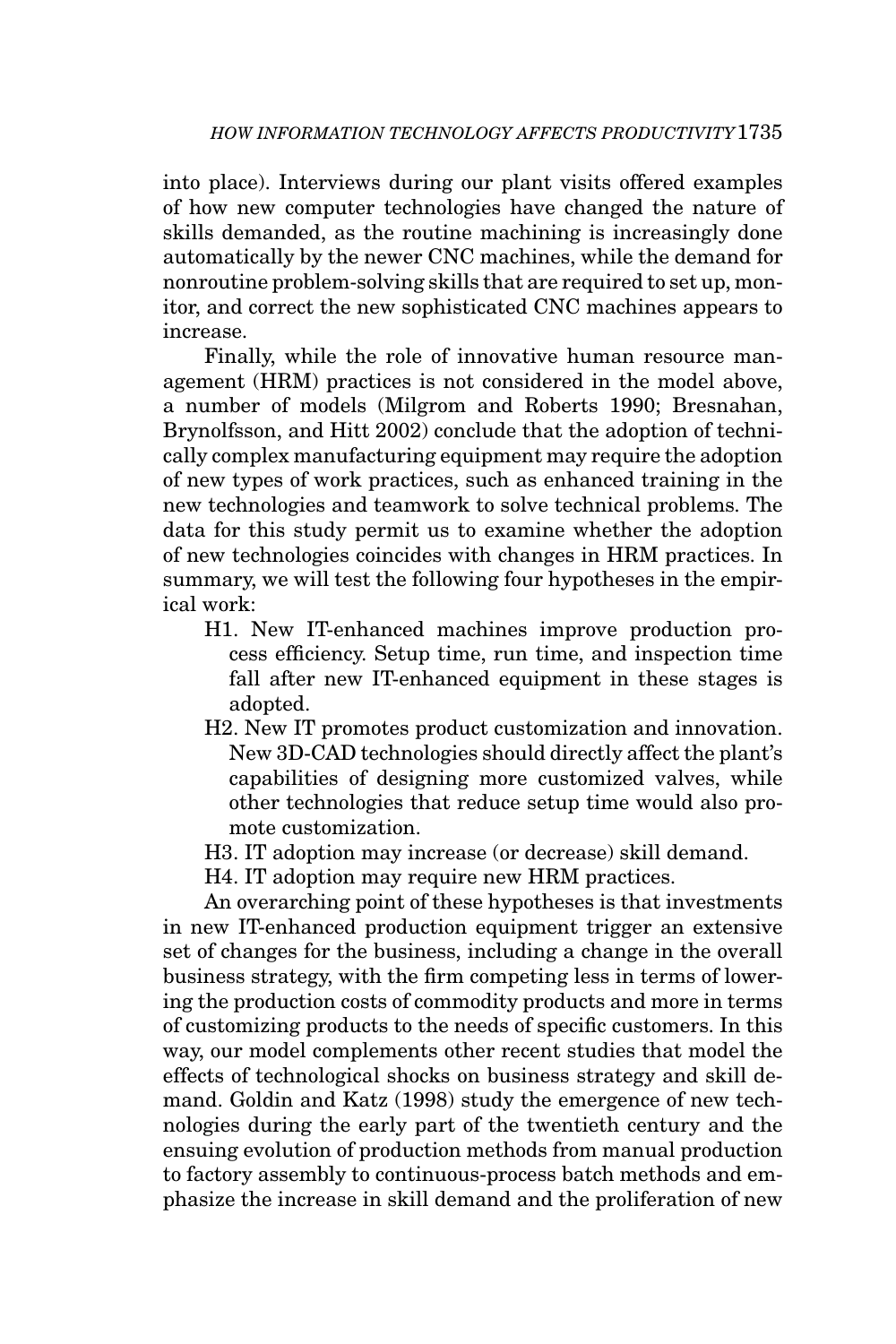products that accompanied these changes. Similarly, Mobius and Schoenle (2001) show how the greater product variety permitted by new information technology results in less predictable product demand, which in turn increases the demand for more flexible or skilled workers. As in these prior studies, our model also posits that investments in new technology lead to greater product customization and variety, and this may also lead to an increase in demand for skills among shop floor operators in this manufacturing industry.<sup>10</sup>

### IV. THE VALVE INDUSTRY SURVEY

The plant visits and interviews with industry experts identify concrete examples of new IT-enhanced equipment and how these IT advances impact various stages of the production process. Several observations from this field research about the effects of new CNC technologies on setup and run times are supported by the econometric case study results shown in Table I. To examine the impacts of IT investments on a broader set of outcomes beyond setup time and run time across a broad sample of plants in this industry, we developed a customized survey for valve plants. The field research informs how we designed survey questions that would yield reliable measures of investments in new IT-enhanced production machinery, changes in the setup, run, and inspection stages of valve-making, and the extent of customization of a plant's valve products. The survey also collects information on worker skills and HRM practices.

## *IV.A. The Sample of Valve Industry Plants*

After conducting the field research, we designed, pretested, and conducted a customized industry survey in 2002.<sup>11</sup> To identify the population of U.S. valve-making plants for this survey, we collected contact information from Survey Sampling, Inc. for any plant in a valve-making industry class (SICs 3491, 3492, 3494, and 3593) with more than 20 employees. Of a potential

<sup>10.</sup> See Chandler (1977) and Goldin and Katz (1998) for further evidence on the technological changes in the last century that increased the demand for skills and education on the shop floor or within agriculture.

<sup>11.</sup> The Office for Survey Research at the Institute for Public Policy and Social Research at Michigan State University conducted the pretests and final surveys by telephone from July 31, 2002, through March 30, 2003. Interviews lasted an average of 20 minutes with an average of 7.6 phone contacts needed to complete the survey.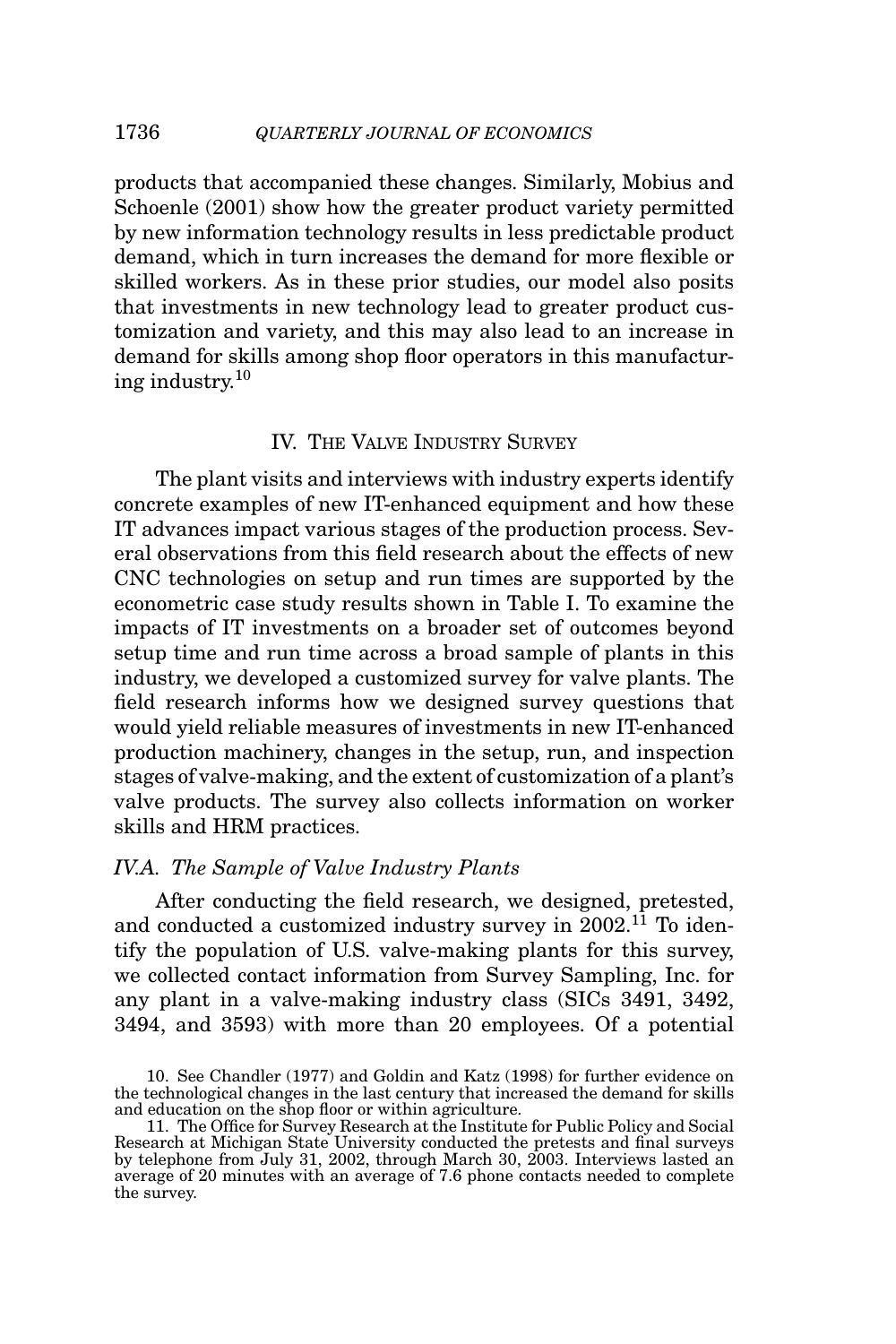universe of 416 valve-making plants of this size, 212 plants, or 51%, provided responses to the survey questions described in this section via telephone interviews.<sup>12</sup> Empirical results in the study are based on the responses from these 212 valve-making plants.13

#### *IV.B. Production Process Efficiency Measures*

As the field research reveals, plants produce a range of valve products. This product heterogeneity is an important consideration in developing measures of process efficiency. We therefore use a *product-specific* measure of efficiency gains in the plants' machining processes. We asked each respondent to look up data for "the product you have produced the most over the last five years" for the following key indicators of production efficiency:

*Setup Time*: About how much setup time does (did) it take to produce one unit of this product today (and in 1997)?

*Run Time*: About how much run time does (did) it take to produce one unit of this product today (and in 1997)?

*Inspection Time*: About how long does (did) it take to inspect one unit of this product today (and in 1997)?

## *IV.C. Product Customization Measure*

Increases in customization imply changes in the number of products a plant makes. Unlike the process efficiency measures, which pertain to one product, this is a *plantwide* measure of the range of products a plant makes. Based on discussions with

12. Of 762 plants that Survey Sampling Inc. lists in the four valve-making SIC classifications, 200 were determined to have no production and another 70 were no longer in business. Assuming a similar rate of survey ineligibility for other plant names that could not be contacted yields the number of 416 valve-making plants.

13. Nonrespondents do not differ greatly from the survey respondents in terms of sales and number of employees (the only two variables available for the nonrespondents), according to values of a chi-squared test. For sales squared = 10.81; with five degrees of freedom corresponding to the five sales<br>categories, the critical value at the  $5\%$  significance level is 11.07. For employ-<br>ees, the chi-squared = 12.55; with eight degrees of freedo eight categories for number of employees, the critical value at the 5% significance<br>level is 15.51. We were able to match 179 of our 212 plants to the plants in the<br>1997 Longitudinal Research Database. Comparing our survey higher values of shipments, assets, production worker hours, and materials costs, perhaps due to the fact that our survey was administered to plants with at least 20 employees, according to the employment data reported in SSI.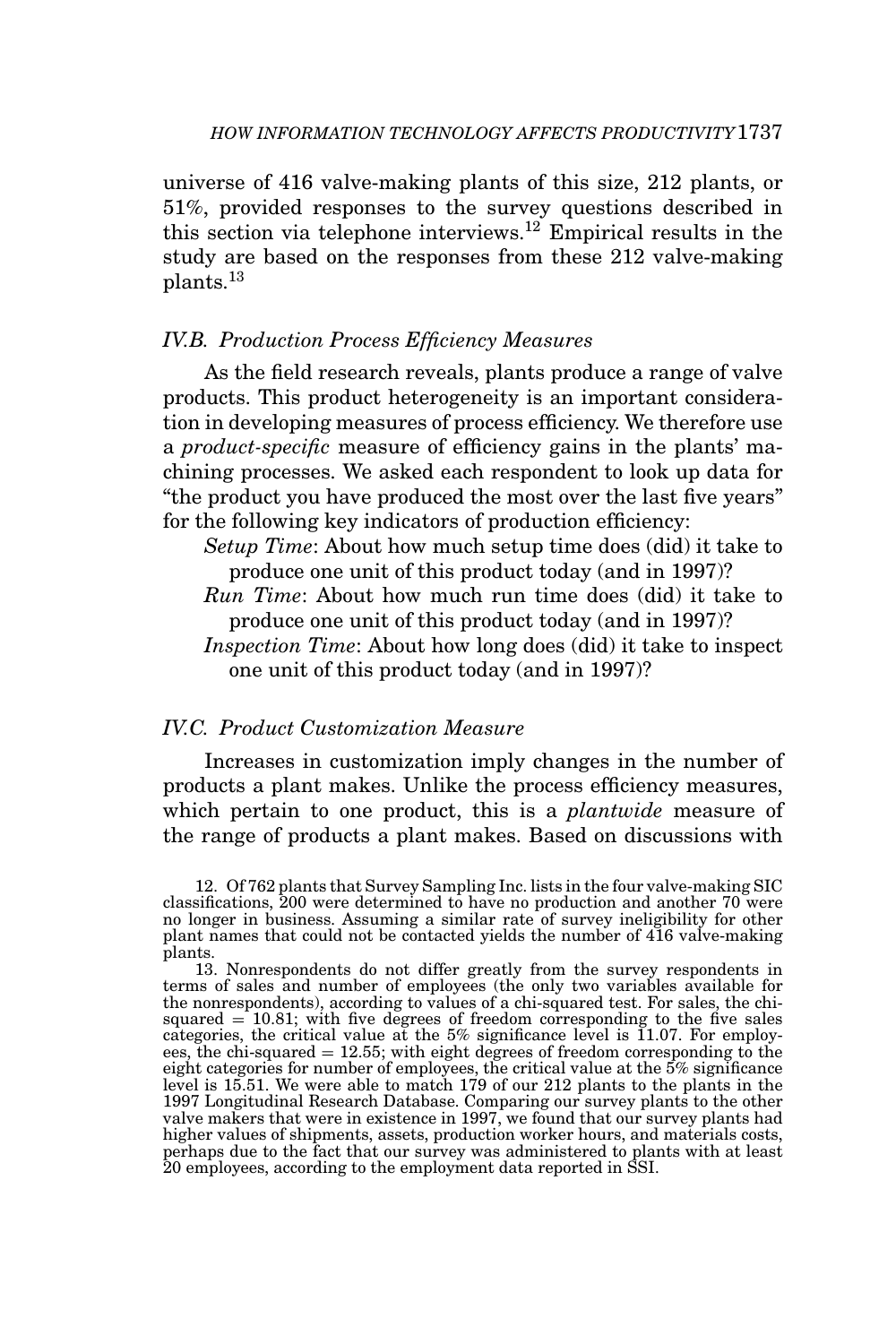managers, we measure the extent to which plants customize products for the specific needs of customers with the question

*Percent Catalog*: In 2002 (1997), what percentage of your customer orders are (were) directly from your catalog with no design change?

There were 197 responses for the 2002 question, but only 70 for 1997 data. However, virtually all respondents answered a separate survey question that asked if the percentage of orders from the catalog increased, decreased, or stayed the same between 1997 and 2002, and we use this question to create categorical variables—percent catalog up, percent catalog down, and percent catalog unchanged—for longitudinal analyses of changes in customization between 1997 and 2002. *Decreases in the percent catalog measure* indicate a decline in the production of standardized products and thus *reflect an increase in the production of madeto-order customized products*.

#### *IV.D. Information Technology Measures*

The survey asks several questions to measure investments in the specific IT-enhanced equipment identified during our plant visits:

*Number of CNC Machines Used to Make the Plant's Main Product (CNC Quality Measure)*: Consider the product you have produced the most over the last five years. In order to produce one unit of this product today (and in 1997), how many CNC machines do (did) you employ?

This is the measure of the technological sophistication of CNC machines that we use in models of product-specific improvements in production times. When a plant decreases the number of CNC machines it uses to produce a given product, then the machines being used have become more technologically advanced.<sup>14</sup>

The remaining IT variables are plantwide variables.

<sup>14.</sup> As discussed above in the descriptions of technologies observed in the plant visits, we might prefer to measure whether CNC machines have specific IT capabilities (e.g., does the IT on this machine allow the machine to bore holes on multiple axes at the same time), but the number and detail of these questions made them infeasible for a broad-based survey of the industry. The data on other IT variables from this survey support the idea that plants that reduced the number of machines used to produce their main products have also purchased new machines. The correlation between a dummy variable that equals one if the number of machines used on the main product went down after 1997 and a dummy variable that equals one if the plant bought a new CNC machine since 1997 is positive and significant at the 5% level.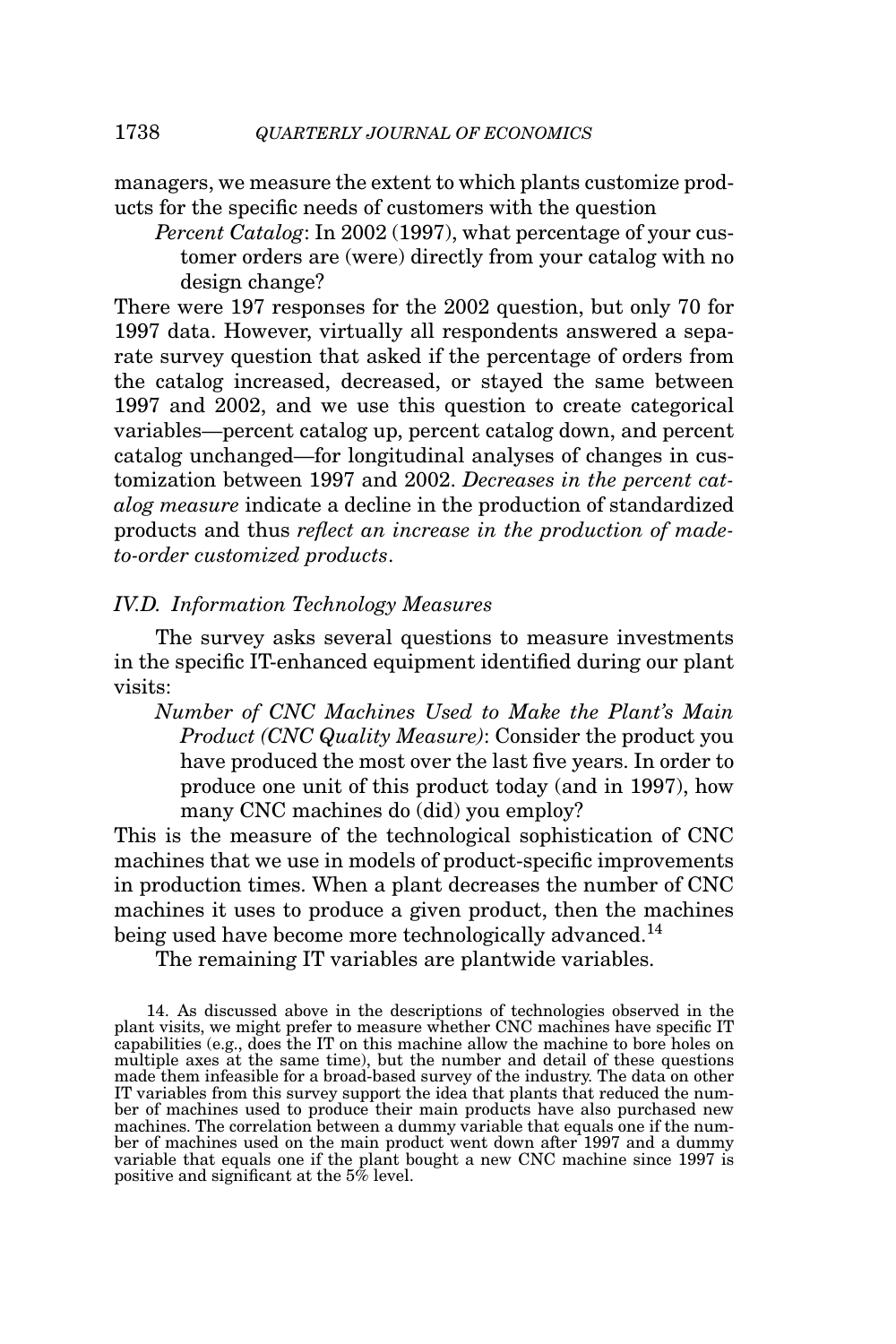*Total Number of CNC Machines in the Plant*: How many CNC machines does the plant have?

Additional survey questions ask for the year the plant purchased its first CNC machine and the year the plant purchased its most recent CNC machine.

- *Flexible Manufacturing Systems (FMS)*: Does the plant have FMS technology (where two or more CNC machines are controlled by computers) and what was the year of adoption?
- *Automatic Inspection Sensors (Auto Sensors)*: Does the plant have automated inspection sensor equipment and what was the year of adoption?
- *Three Dimensional CAD Software*: Does the plant use threedimensional CAD software for designing new products and in what year was this software first used?

Other plant-level survey questions concerning the importance of different types of worker skills and human resource management practices are described below with the empirical results.

### V. INFORMATION TECHNOLOGY AND PRODUCTION TIMES

This section reports estimates of the effects of the adoption of new IT-enhanced production equipment on measures of production process efficiency in three separate stages of the valve-making process. Because of the considerable heterogeneity of the many valve products made in different plants, these models estimate the effects of changes in IT on changes in production times for the plant's main product. Before reporting results of these models, we present trends in adoption of IT equipment and in the efficiency measures.

#### *V.A. Trends in the Adoption of IT*

Figure I displays results from the survey on the plants' initial adoption of CNC machines, FMS technology, automated inspection sensors, and the three-dimensional CAD valve design technology. From 1980 through 2002, these technologies spread dramatically through the industry. In 1980, roughly one-fourth of all plants had already adopted their first CNC machines, and by 2002, nearly 90% of the sample's plants had at least one CNC machine. FMS and automated inspection equipment were both nonexistent in the industry in 1980 and can now be found in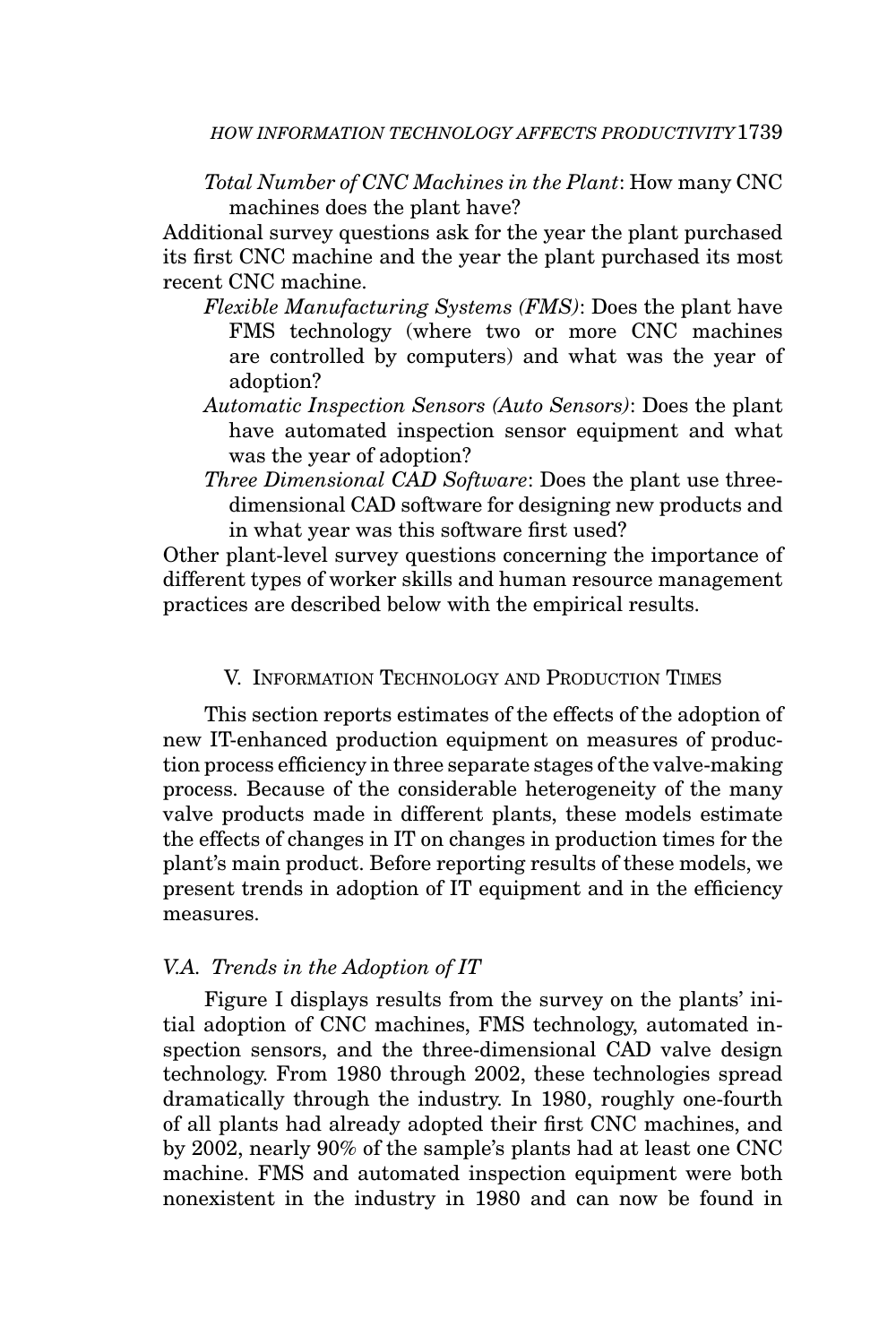

Proportion of Plants with Computer-Aided Production Technologies *Data source:* Authors' survey of 212 valve making plants. See Section IV.

approximately one-third of all plants. 3D-CAD technology was first adopted after 1980 in this industry and is now found in nearly three-fourths of all plants, with particularly rapid increases in adoption since 1997. Our survey results confirm that the valve industry has witnessed a dramatic increase in the adoption of four types of IT equipment over time as a result of falling prices of computerization.<sup>15</sup>

The empirical analysis of the effects of these new technologies on production times and other outcomes focuses on the period from 1997 to 2002, and this five-year period also witnessed significant new investments in these technologies. While a vast majority of plants had already purchased their first CNC machine prior to 1997, 74% of the plants purchased at least one additional CNC machine between 1997 and 2002. Moreover, our study's measure of CNC quality—the number of CNC machines used to produce the plant's main product—also changed in this period. The mean (and median) number of machines used to produce a plant's main product was 6.03 (4) in 1997 and declined to 4.87 (3) in 2002.

<sup>15.</sup> We do not have hedonic price indices for these machines that document falling prices for each "unit" of machine quality but are assured by industry experts that the falling cost of IT (of chips, storage, speed) has reduced prices relative to benefits in these machines. Note also that the survey includes plants that were in existence as of 2002, and so percentages reported in Figure I for IT adoption will overestimate the diffusion of these technologies if plants that exited the industry are less likely to have introduced them.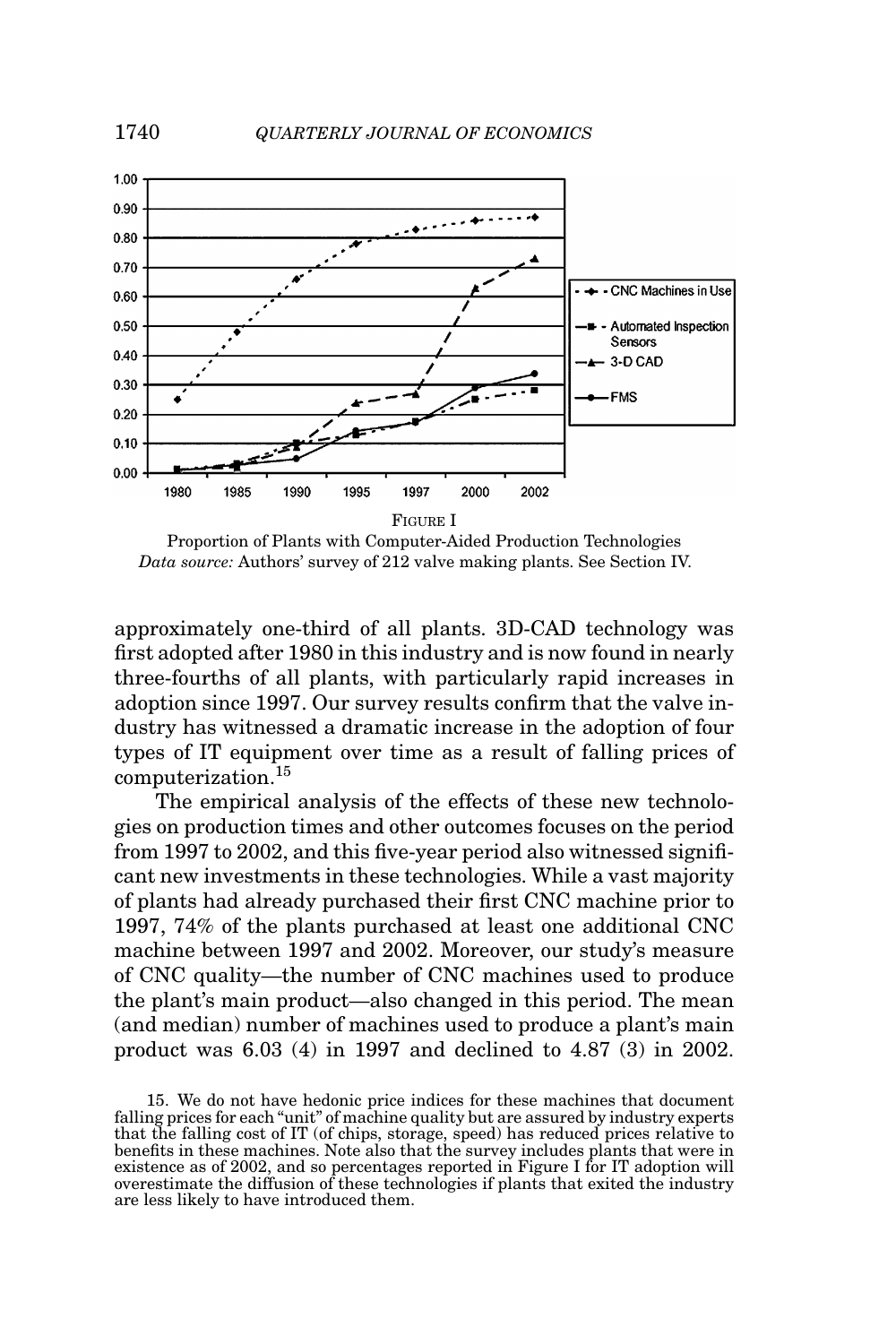| Product-specific<br>production<br>efficiency |                | Medians  |                   | Means             | Mean of<br>log(2002)<br>production time)<br>minus $log(1997)$ |
|----------------------------------------------|----------------|----------|-------------------|-------------------|---------------------------------------------------------------|
| measures                                     | $1997^{\rm a}$ | $2002^a$ | 1997 <sup>a</sup> | 2002 <sup>a</sup> | production time)                                              |
| Setup time                                   | 3.00           | 1.50     | 11.03             | 6.04              | $-0.681$                                                      |
| Run time                                     | 0.25           | 0.17     | 10.77             | 9.32              | $-0.371$                                                      |
| Inspection time                              | 0.17           | 0.14     | 1.22              | 0.84              | $-0.334$                                                      |
| Total time                                   | 5.00           | 3.00     | 24.08             | 16.59             | $-0.488$                                                      |

TABLE II CHANGES IN PRODUCT-SPECIFIC PRODUCTION EFFICIENCY MEASURES, 1997–2002

*Data source*. Authors' survey of valve manufacturing plants. See Section IV. **a** Production times are measured in hours and pertain to the typical time to set up, run, or inspect the product that the plant produced the most in the period 1997–2002. Setup time is measured per batch while run time and inspection time are per unit to adjust for differences in batch sizes across plants. Total production time is therefore the time it takes a plant to produce a one-unit batch. The difference between median and mean production times is due to a very small number of observations with large production times.

Among the subsample of plants that did reduce the number of machines used to make the main product, the average decline was 3.3 machines. FMS technology, automated inspection sensors, and 3D-CAD technology were also adopted by an additional 15%, 14%, and 39% of our sample of valve-making establishments in this five-year period. During the 1990s, plants in the valve-making industry invested heavily in new computer-based production technologies.

#### *V.B. Trends in Production Times*

Table II reports summary statistics for production times in 1997 and 2002 for the plant's main product. Setup time statistics refer to the time it takes to set up one run of the product, while run times and inspection times are standardized to the time required for one unit of the product. On average, the time it takes a plant to produce its main valve product declines during the period 1997–2002, and these reductions in production times occurred in all stages of the production process. The largest reduction was in the setup stage, with an average reduction of 68%. The average reductions for the run time and inspection time statistics are 37% and 33% respectively. In all of these cross-plant production time distributions, median production times are always considerably less than mean production times, indicating that setup, run, and inspection times in some plants are relatively high. Comparing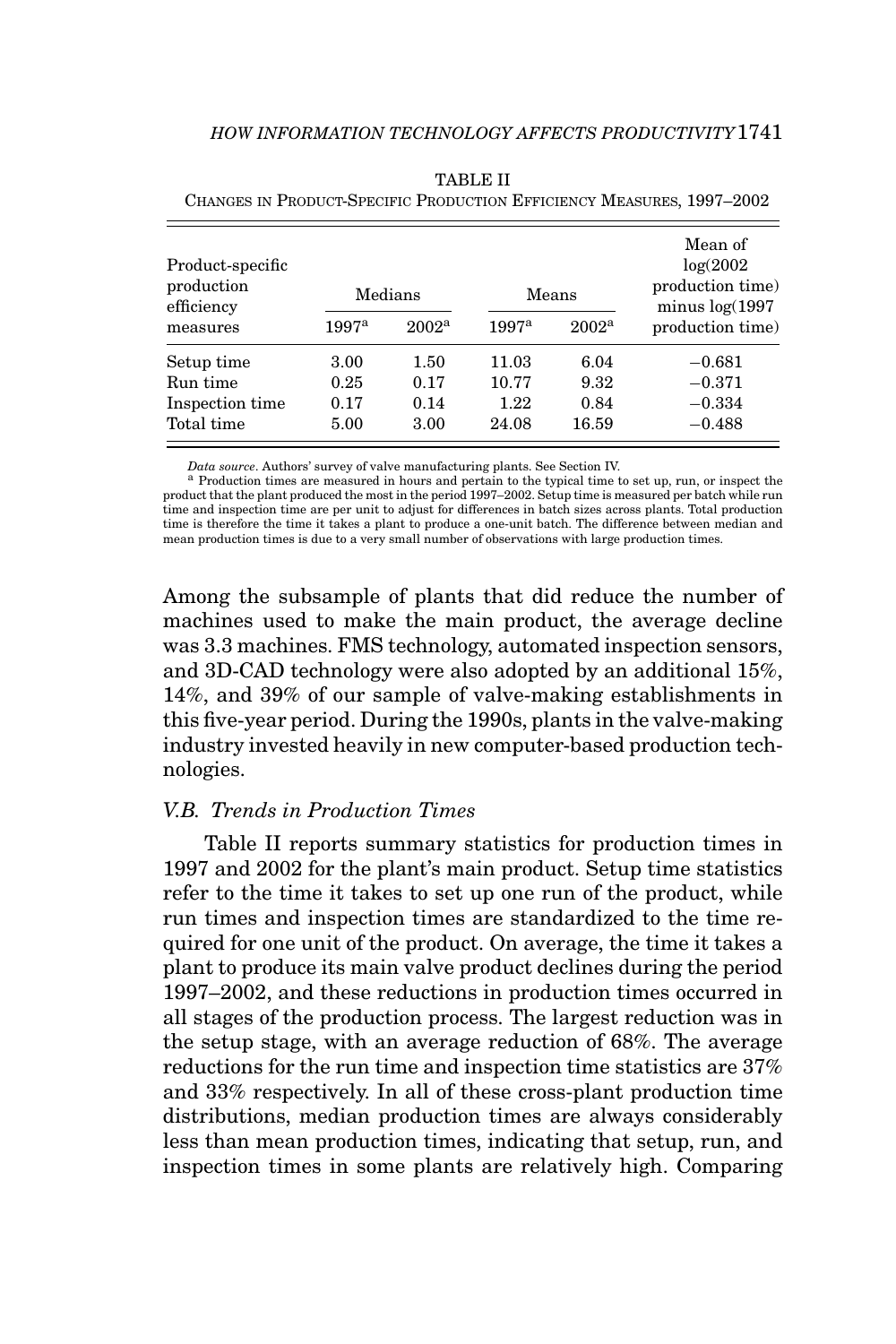median production times in 1997 and 2002, one still finds clear evidence of very large declines in setup times, with smaller reductions in run times and inspection times.

The trends in IT investments and production process efficiency in Figure I and Table II show that this industry, like the larger U.S. economy, is characterized by increasing investments in new computer-aided technologies and improved productivity. To examine whether plants that invest in new IT are the same ones that realize improvements in productivity, we estimate the following first difference productivity models, in which time-based efficiency measures are expressed as a function of the adoption of new machining technologies and new HRM practices:

(6)

 $\Delta \ln(\text{ProductionTime}) = a + \mathbf{b}_1(\mathbf{\Delta} \text{ NewTechnology}) + \mathbf{b}_2\mathbf{X} + e_1.$ 

The dependent variable in (6) is log(2002 Production Time) minus log (1997 Production Time)—where Production Time refers to setup time, run time, and inspection time. Again, these measures refer to production times *for one product—*the product that the plant produced the most in the 1997–2002 period. The vector  $(\triangle$  **NewTechnology**) measures the 1997–2002 adoption of new technologies expected to reduce these machining times—the adoption of higher-quality CNC machines (as measured by minus one times the log change in the number of CNC machines needed to produce the plant's main product), FMS, or automated inspection sensors. **X** is a vector of controls including the age of the plant, the union status, the plant size measured as number of shop floor workers, and a measure of the change in the number of competitors making a similar product. The vector of control variables also includes variables that measure the adoption of new HRM practices, such as work teams and technical training programs, during the 1997–2002 period. Because the distribution for each of these production time variables, as well as the change in the production times, has several large outliers,  $^{16}$  we estimate

<sup>16.</sup> In the regression sample, the percentage change in setup time ranges from a minimum of  $-7.50$  to a maximum of 1.10 with a mean of  $-0.722$  and a median of a minimum of <sup>−</sup>7.50 to a maximum of 1.10 with a mean of <sup>−</sup>0.722 and a median of <sup>−</sup>0.45; 33% of the sample has a value of zero and 5% has a value of less than <sup>−</sup>2.5. In the case of the percentage change in run time, the range is from  $-4.787$  to 3.612 with a mean of  $-0.354$  and a median of  $-0.182$ ; 38% of the sample has a value of zero and 5% of the sample has a value of less than a mean of −0.382 and a median of zero; 69% of the sample has a value of zero.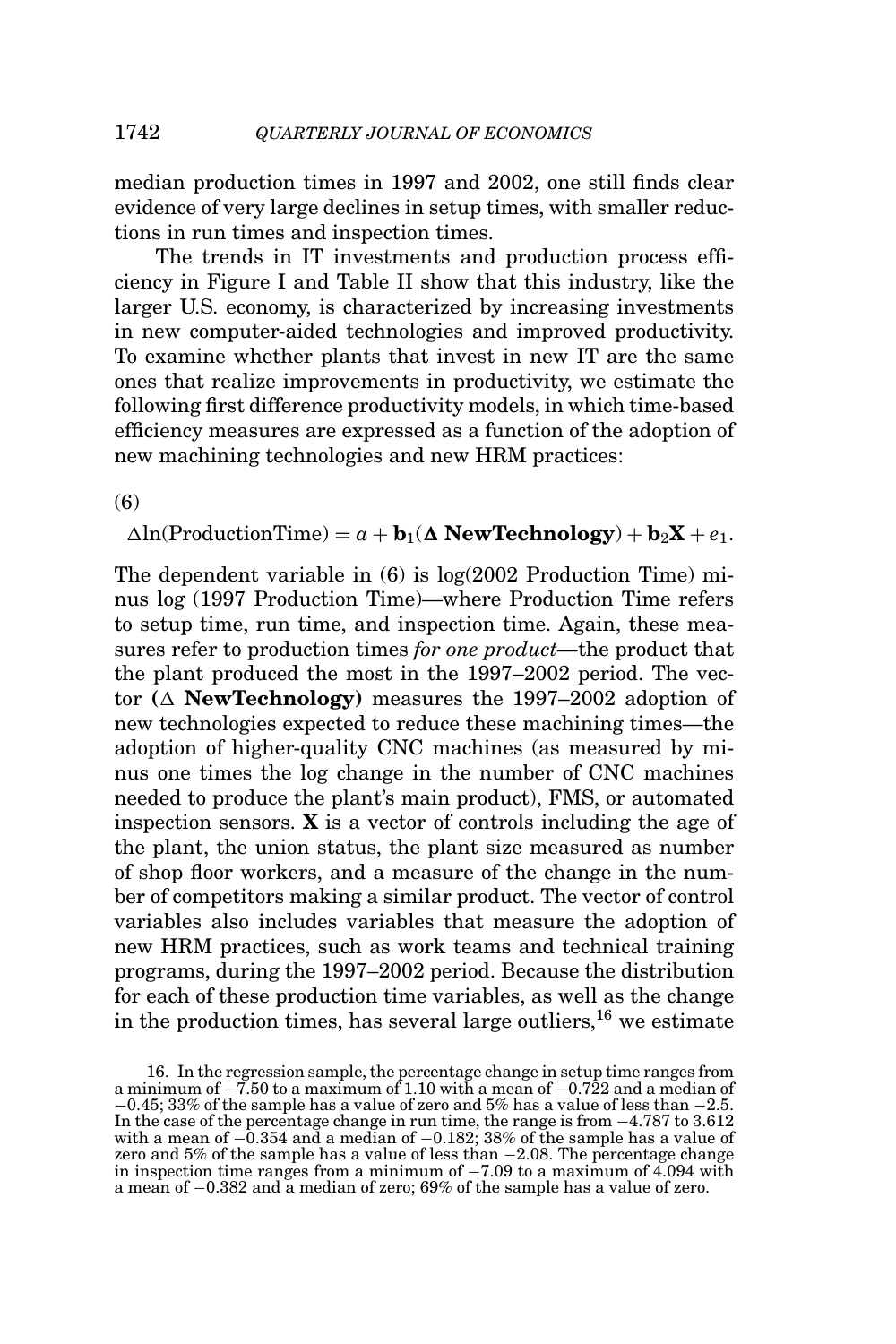equation (6) models when possible with both OLS and median regressions.<sup>17</sup>

# *V.C. Estimates of the Effects of Specific Valve-Making Technologies on Machining Times*

The regression results reported in Table III are consistent with hypothesis H1 that new technologies reduce production times. Plants that invested in new IT machinery have reduced production times in all stages of production. The results are remarkably straightforward and striking. While the effect of FMS adoption on setup times is sensitive to the choice of estimation method, the results show that the adoption of new technologies in a given stage of the machining process reduces production times in that stage significantly.

The variable "Change in CNC Quality" is minus one times [ln(number of CNC machines used to produce the plant's main product in 2002) minus ln(number of CNC machines used to produce the plant's main product in 1997)]. If using a smaller number of higher quality machines in the later time period yields a reduction in production times, then the coefficient on this "Change in CNC Quality" variable will be negative. The adoption of higherquality CNC machines reduces setup time (columns (1) and (2)) and run time (columns (3) and (4)). Both of these results for this industrywide sample of valve plants mirror the results from the econometric single-plant case study reported in Section II. Run time also declines significantly in plants that adopt FMS technology. Results from the median regressions, but not the OLS regressions, show reductions in setup times when FMS technology is adopted. Inspection time declines with the introduction of new automated inspection sensors (column (5)). The basic pattern of results in Table III can be summarized simply: *New IT-based production machinery is associated with an improvement in the efficiency of the stage of production in which it is involved. It does not improve the efficiency of phases of machining in which it is not involved.*<sup>18</sup>

17. Median regressions for the change in inspection time are not estimated, as these models do not converge.

<sup>18.</sup> We also re-estimated the Table III models, including a variable for the adoption of new 3D-CAD technology. When we described advances in valve-making technologies in Section II, we hypothesized that this valve design technology should affect product customization and design times rather than production times. Consistent with this expectation, the adoption of 3D-CAD technology has no significant effects on any of the production time variables.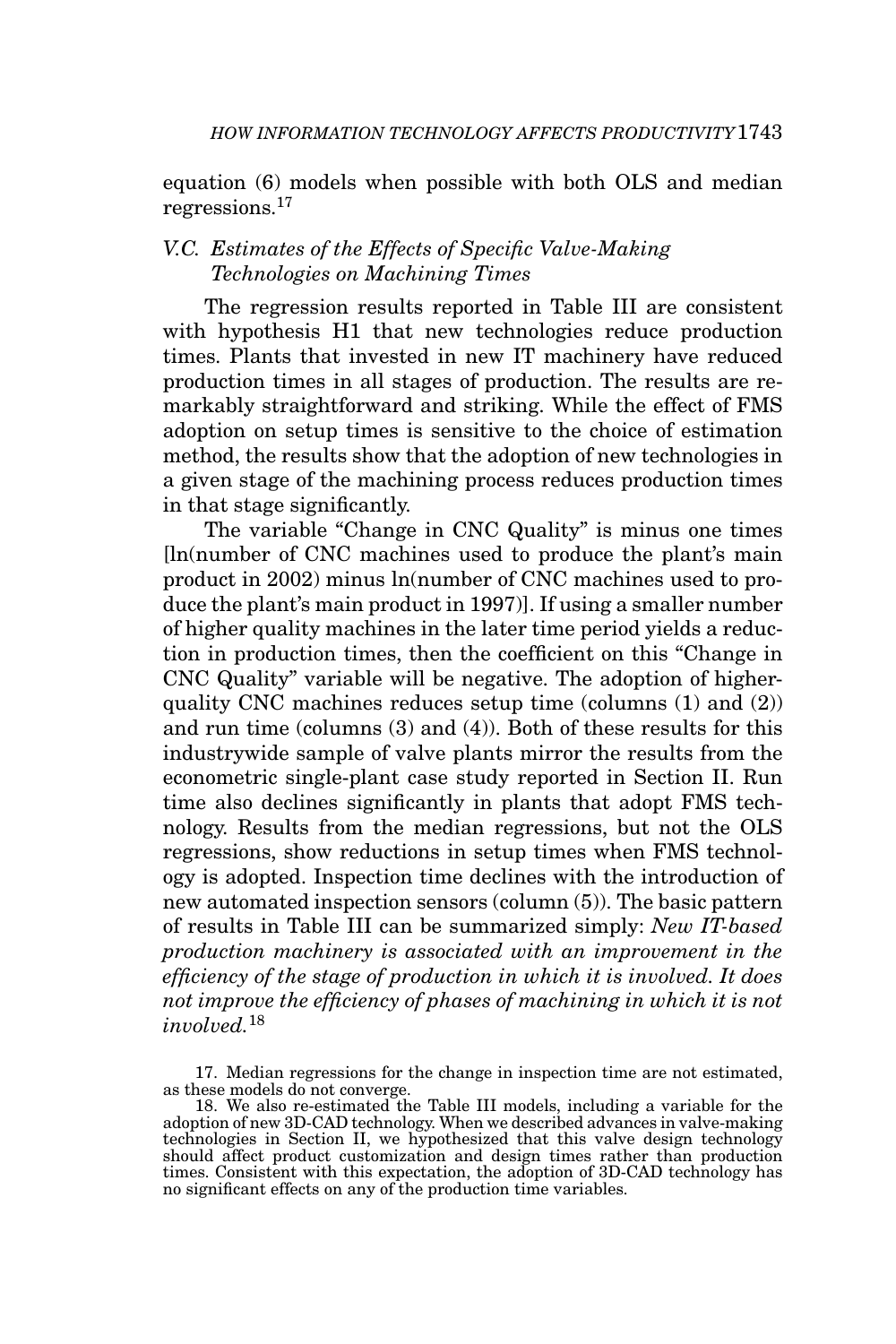| $\mathop{\mathrm{Dependent}}$ | Percentage change<br>in setup time | Percentage change<br>in setup time | Percentage change<br>in run time | Percentage change<br>in run time                          | Percentage change<br>n inspection time <sup>c</sup> |
|-------------------------------|------------------------------------|------------------------------------|----------------------------------|-----------------------------------------------------------|-----------------------------------------------------|
| variable                      | (01S)                              | Median regression                  | (01S)                            | Median regression                                         | OLS)                                                |
| Log (change in "CNC           | $-0.805***$                        | $-0.731***$                        | $-0.383*$                        | $-0.432***$                                               | 0.085                                               |
| quality") <sup>b</sup>        | (0.340)                            | (0.041)                            | (0.230)                          | (0.062)                                                   | (0.234)                                             |
| Adopted flexible              | 0.096                              | $-0.162***$                        | $-0.424*$                        | $-0.168***$                                               | 0.234                                               |
| manuf. system                 | (0.265)                            | (0.045)                            | (0.242)                          |                                                           | (0.220)                                             |
| Adopted automated             | 0.037                              | $-0.054$                           | 0.289                            |                                                           | $-0.915*$                                           |
| inspection sensors            | (0.272)                            | (0.050)                            | (0.278)                          | $\begin{array}{c} (0.067) \\ 0.109 \\ 0.077) \end{array}$ | (0.450)                                             |
| Adopted technical             | $-0.529**$                         | $-0.597***$                        | $-0.452**$                       | $-0.284***$                                               | $-0.256$                                            |
| training                      | (0.216)                            | (0.044)                            | (0.201)                          | (0.061)                                                   | (0.372)                                             |
| Adopted                       | 0.343                              | 0.026                              | 0.240                            | 0.093                                                     | $-0.392$                                            |
| teams                         | (0.231)                            | (0.039)                            | (0.190)                          | (0.055)                                                   | (0.358)                                             |
| Observations                  | 141                                | 141                                | 134                              | 134                                                       | 145                                                 |
| $R^2$ /pseudo $R^2$           | 14                                 |                                    | 0.25                             | 0.16                                                      | 0.12                                                |

THE EFFECTS OF IT AND HRM ON PRODUCTION EFFICIENCY, 1997-2002<sup>a</sup> EFFICIENCY, 1997–2002a PRODUCTION TABLE III TABLE III EFFECTS OF IT AND HRM ON

<sup>a</sup> Dependent variables: log(2002 production time) – log(1997 production time). All regressions include controls for age of plant (five age dummies), number of shop floor workers, a dummy for unionization, and two dummy v *Data Source.* Authors' survey of valve manufacturing plants. See Section IV.<br><sup>a</sup> Dependent variables: log(2002 production time) – log(1997 production time). All regressions include controls for age of plant (five age dumm a dummy for unionization, and two dummy variables indicating whether the number of competitors that produce a product that competes with the firm's main product went up or down. Huber-White robust standard errors are in parentheses in the models shown in columns  $(1)$ ,  $(3)$ , and  $(5)$ .

<sup>b</sup> Log (change in "CNC quality") is measured as (-1) · [In(number of CNC machines used to produce the plant's main product in 2002) - In(number of CNC machines used to produce the plant's main product in 1997). It using a smaller number of higher-quality machines in the later time period yields a reduction in production times, then the coefficient down. Huber-White robust standard errors are in parentheses in the models shown in columns (1), (3), and (5).<br><sup>b</sup> Log (change in "CNC quality") is measured as (–1) · [In(number of CNC machines used to produce the plant's m produce the plant's main product in 1997)]. If using a smaller number of higher-quality machines in the later time period yields a reduction in production times, then the coefficient on this log(change in CNC quality) variable will be negative.

on this log(change in CNC quality) variable will be negative.<br><sup>c</sup> Median regression model for change in inspection time did not converge. <sup>c</sup> Median regression model for change in inspection time did not converge.

\*Significant at 10%. \*\*Significant at  $5\%$ . \*\*\*Significant at 1%.

∗Significant at 10%. ∗∗Significant at 5%. ∗∗∗Significant at 1%.

# 1744 *QUARTERLY JOURNAL OF ECONOMICS*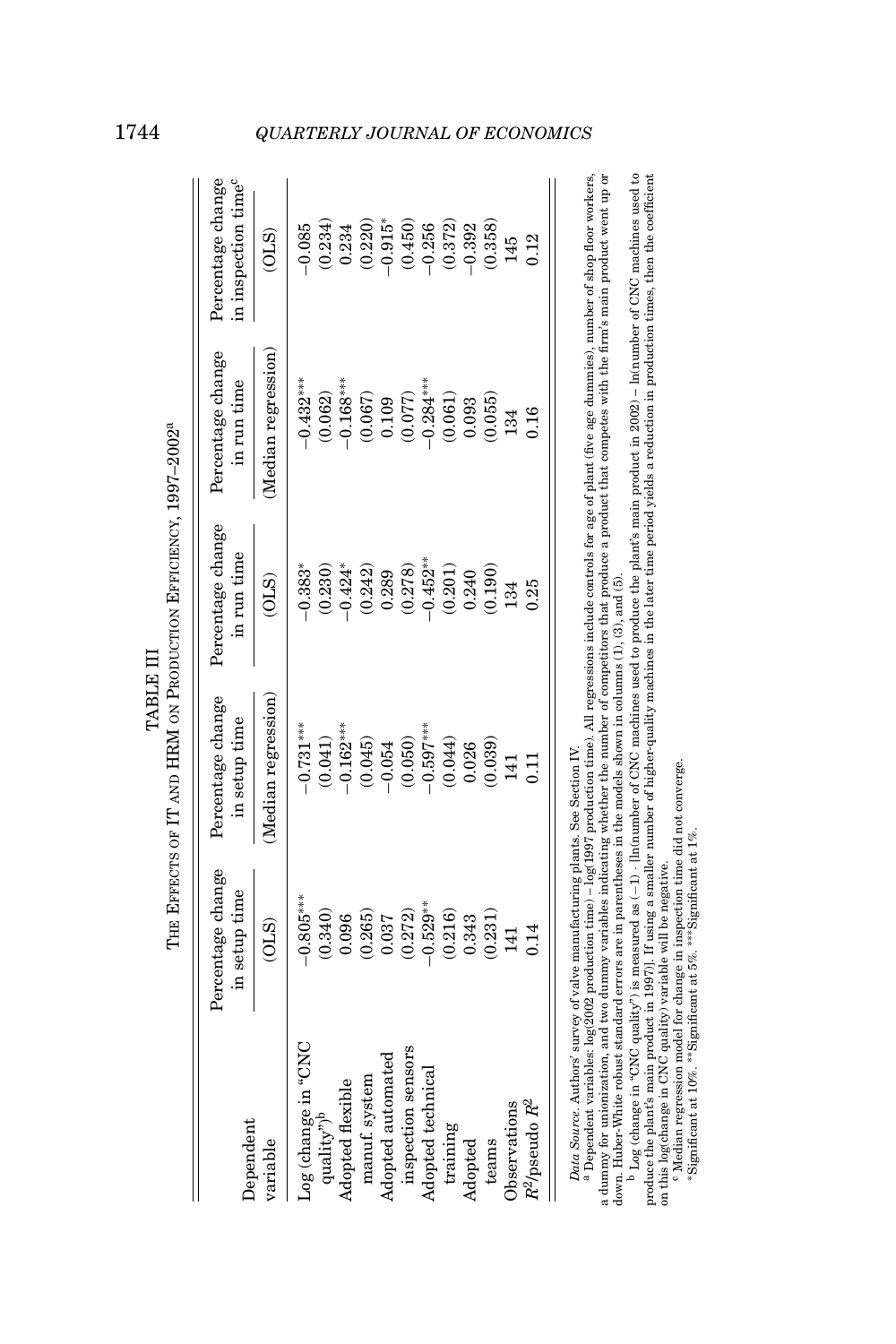The theoretical discussion of Section III draws special attention to reductions in setup times. There we argued that reductions in setup time due to new IT investments make product changeovers faster and cheaper, resulting in a move toward greater customization. According to the means of the production time variables reported in Table II, setup times in 1997 were the largest component of overall production time, accounting for almost one-half of overall production time. The estimated savings in setup times after the adoption of more advanced CNC machines, shown in columns (1) and (2) of Table III, are sizable. The regression in column (1) shows that a 10% reduction in the number of machines used to make the plant's main product (i.e., an increase in the quality of the CNC machines used) reduces setup time by 8.1%. The average change in the number of machines used to make a valve product in the full sample is −22%, and for the subsample of plants that experienced an improvement in CNC quality, as measured by a decrease in the number of machines after 1997, the average change in machines is −63%. Reductions in the numbers of CNC machines used of these magnitudes would be associated with 17.7% and 50.7% reductions in setup time, respectively. Improvements in CNC quality are also associated with reductions in run time, as shown in columns (3) and (4). Using the coefficient in column (3), the average changes in the number of machines for the full sample and the subsample are associated with reductions in run time of 8.4% and 24%, respectively.

Results in Table III also reveal that plants that introduce technical training programs realize an additional reduction in setup times and run times. While these efficiency regressions find no effects of teams, it is important to remember that these models pertain only to the efficiency gains over time for one specific product, not the overall efficiency of the plant. Teams may be less likely to have a direct effect on product efficiency for a run of a single product than on overall plant efficiency. The results in Table III demonstrate that *HRM policies designed to improve the specific skills needed to operate new technologies in the plant are in fact the initiatives that are associated with improvements in the speed of machining operations during a given product run*. 19

<sup>19.</sup> Unlike others who have found significant interaction terms between IT and HR practices using plant-level productivity measures (Bresnahan, Brynjolfsson, and Hitt, 2002), we do not find significant coefficients on interaction terms between IT and technical training in the context of product-specific efficiency mod-els that focus on producing one product on a few machines. However, we later show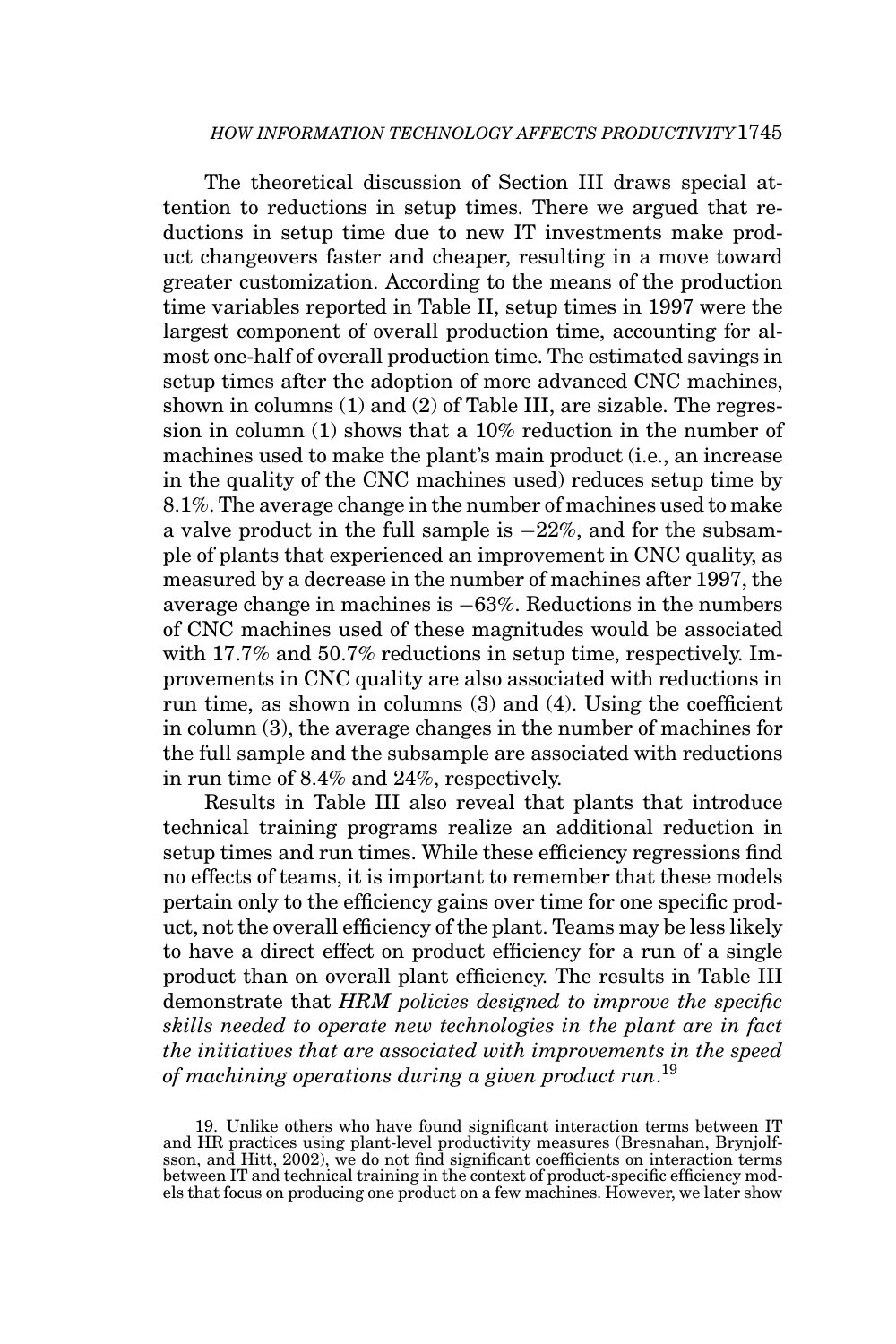The Table III results are consistent with the conclusion that new IT equipment improves the efficiency of the production stages in which it operates. Still, these are not experimental data with random assignment of IT across plants. Thus, another possible interpretation is that there may be some unobserved shock that gives managers incentives to introduce new CNCs or other types of IT and also speed up production times, thereby causing a bias on the CNC coefficients.

While the nonexperimental data obviously cannot rule out this type of omitted variable interpretation,<sup>20</sup> the sample and models do have several useful features that require that any such omitted variable(s) must have certain characteristics besides a correlation with both IT adoption and improved production times. First, the carefully drawn intraindustry sample eliminates many sources of unobserved heterogeneity from consideration. Moreover, the longitudinal models also control for the effects of all plant-specific factors, and the estimated effects of the IT adoption variables pertain to three different stages of production within the same plant. Thus, to account for the full set of IT coefficients in Table III, the factor omitted from the analysis that is correlated with both IT adoption and improved production times must also vary over time within plants and have different effects across stages within plants.<sup>21</sup> For example, if managerial quality improves near the time that new CNCs are purchased, then this omitted factor can account for the effect of the CNC variable on changes in setup or run times. However, the improved managerial

that, at the plant level, the adoption of IT, specifically new CNC machines, and new HRM practices are highly correlated.

<sup>20.</sup> Even if one only considers the coefficient estimates from the longitudinal first-difference models to be an estimate of a "treatment of the treated" effect— for example, the effect of new CNCs on setup or run times just among those valve plants that adopted new CNCs for its main product—a time-varying omitted variable correlated with IT adoption and production times would still bias the<br>estimated treatment of the treated effect. For a review of alternative treatment<br>effects see Heckman (1990) and Heckman, LaLonde, and Smith (19

<sup>21.</sup> The Table III regressions do not control for differences in the complexity of a plant's principal product. We therefore considered whether product complexity is an omitted variable that is correlated with the adoption of new CNC machines, with new CNCs having larger effects on setup or run times for the more complex products. We estimate a probit model that expresses the probability that a plant adopts a new CNC machine between 1997 and 2002 as a function of the variable for the 1997 percent catalog variable (our survey's measure of the extent of custom versus commodity production in 1997) and the other controls used in the Table III models. While the sample size for this model is relatively small (*N* = 52), due to the limited response to the question on the 1997 percent catalog variable, making results at best suggestive, the 1997 percent catalog variable is not a significant determinant of CNC adoption in this model.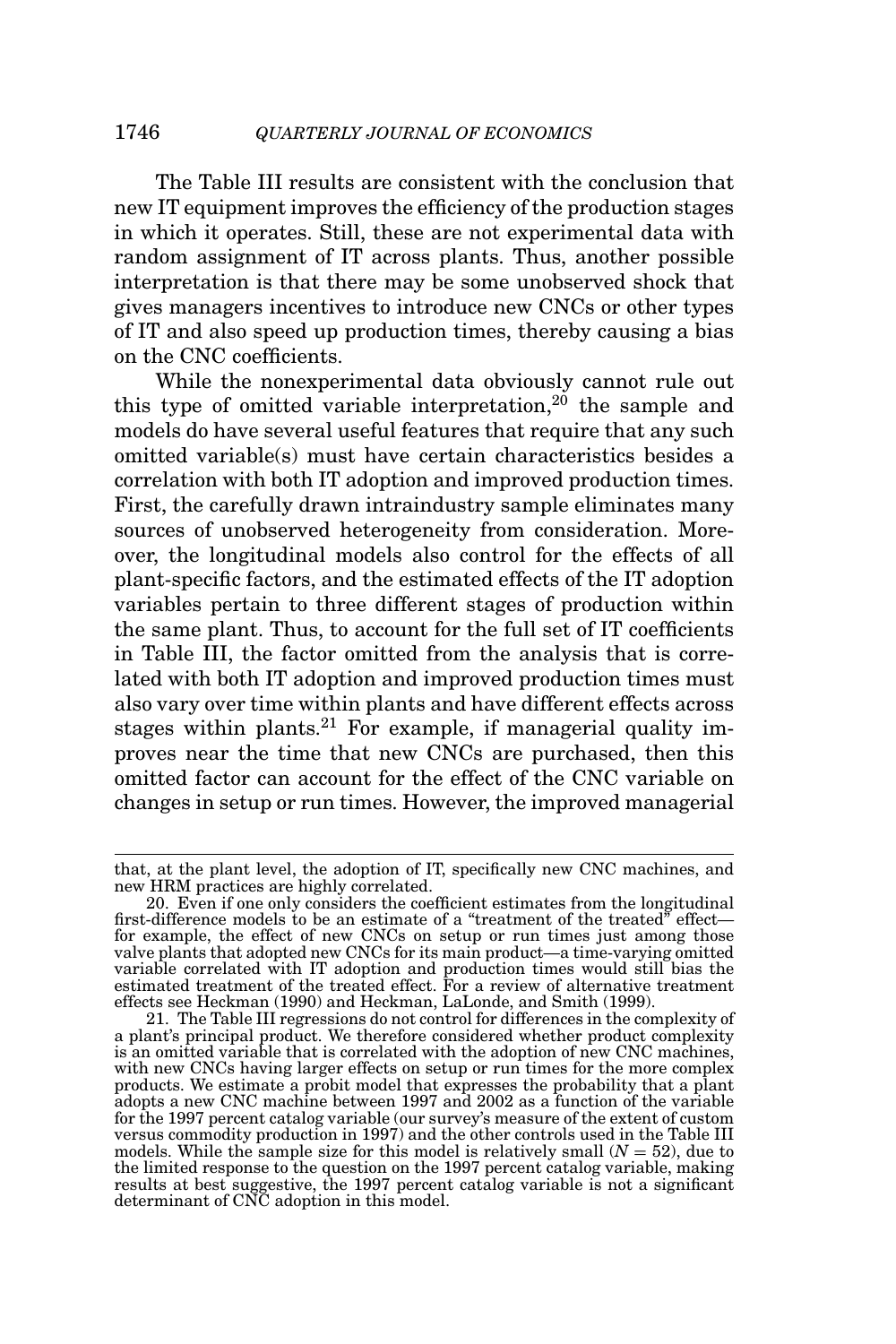quality must somehow not be relevant to improving performance in the inspection stage, since the CNC variable does not have a significant effect on inspection times.<sup>22</sup>

# VI. INFORMATION TECHNOLOGY AND PRODUCT CUSTOMIZATION

For at least two reasons, estimates in Table III may understate the overall gains from IT. First, these models only consider reductions in production times on a plant's main product, and the new IT investments could reduce production times on other products as well. Furthermore, as the model in Section III implies, new IT is also valuable because it allows plants to design and make new valves that are more complex. The empirical models in this section assess whether product customization rises after plants invest in new information technologies (hypothesis H2).

# *VI.A. Trends in Product Customization in the Industry*

Unlike the analysis in Table III of changes in production time that affect the plant's main product, changes in product customization affect the range of products made in plants and therefore require plant-level analysis. We measure changes in customization using survey information on whether the plant increased, decreased, or experienced no change in the percentage of customer orders that were directly from its catalog products with no design change between 1997 and 2002. Decreases in orders of catalog products reflect an increase in customized production. In the full sample, 62.5% of respondents report no change in the percentage of orders directly from their catalogs. Thirteen percent report an increase in catalog orders, and almost twice as many plants, or 24.5%, report a decline in catalog orders. The analysis to follow investigates whether decreases in production of catalog orders, and thus increases in customized production, are concentrated among plants that invested in different kinds of IT-enhanced production technologies.

<sup>22.</sup> The alternative interpretation, in which IT adoption causes a reduction in production times, still requires an explanation of why IT adoption is not more widespread. One possible reason that some plants might not adopt these new technologies, even if they would improve their production times, is that some plants may face greater adjustment costs than others. Here, the IT investments would still generate the reductions in production times implied by the Table III regression coefficients, but the total costs of adopting the IT would make these investments unprofitable for some. "Net returns" (i.e., returns after accounting for both the cost of the new technology and the adjustment costs) would be less for nonadopters than for adopters.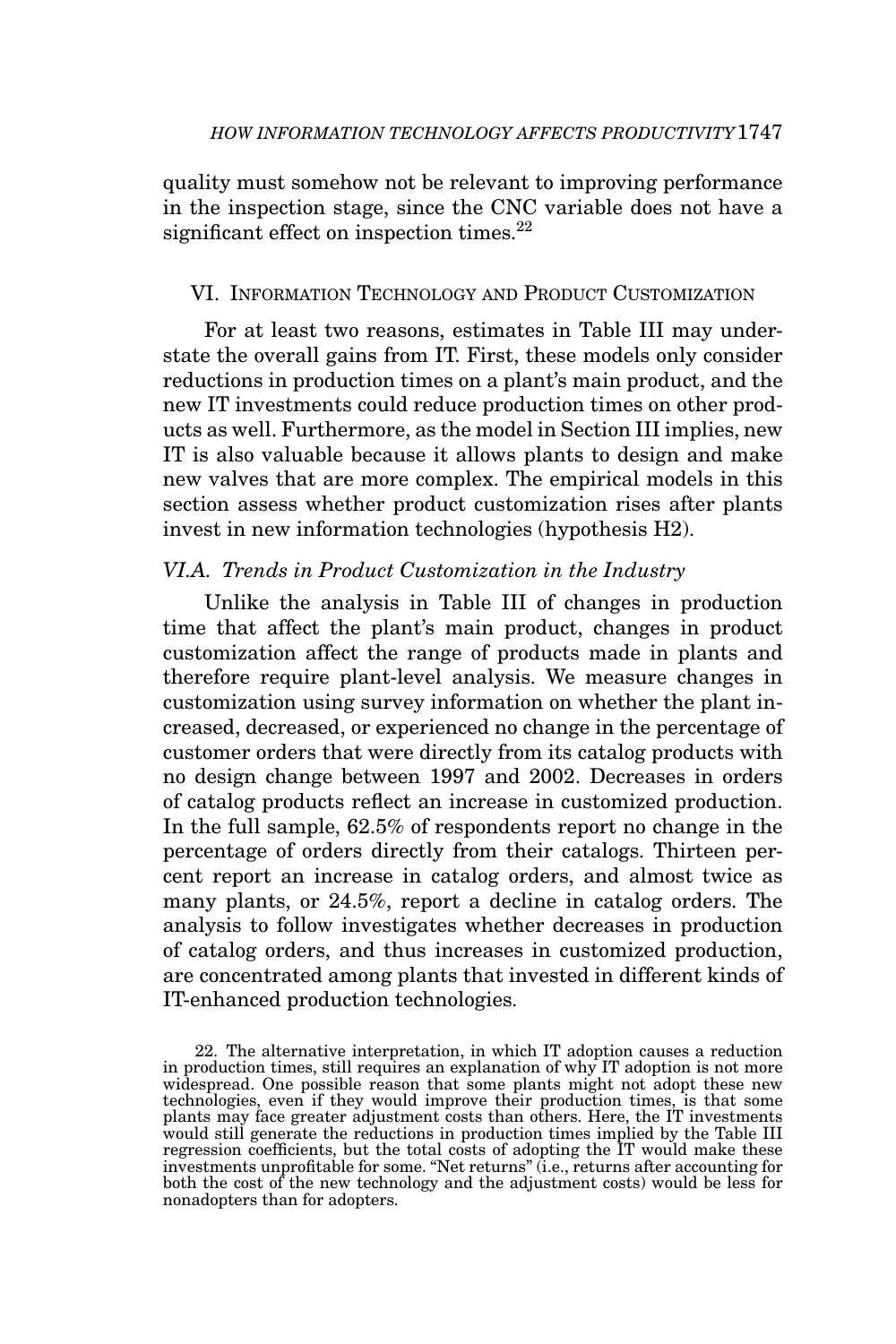# *VI.B. IT Adoption and Changes in Production of Customized Products*

Table IV reports the results of four models that express changes in the percentage of products coming directly from the plant's product catalog during the time period 1997–2002 as a function of IT adoption. In these multinomial logit models, the dependent variable measures three categories—plants that experience an increase in the percentage catalog measure between 1997 and 2002, a decrease in the percentage catalog measure, and the (omitted) category of plants with no change in percentage catalog.

Whether the IT variables are entered separately (column (1)– (3) models) or jointly (column (4)), the results are similar. First, plants that adopt CNC machines are more likely to experience a decrease in the percentage of customer orders that come directly from their catalogs (line 1). This result concerning the relationship between CNC adoption and a move to more customized production supports the predictions of the theoretical framework in Section III. The adoption of new CNC machines reduces setup time in all specifications in the Table III analysis, consistent with hypothesis H1. Since setup costs are a larger fraction of unit costs for customized products, the reduction in unit costs due to a reduction in setup time is greater for customized products than for commodity products. Therefore, the adoption of new CNC machines also results in an increase in the production of customized products (hypothesis H2).

Second, the adoption of 3D-CAD technology, which facilitates the design of more customized valve products, is also, not surprisingly, associated with a decline in catalog production (line 2). While this result is expected, note that the introduction of 3D-CAD need not necessarily lead to an increase in customization if the impact of 3D-CAD is to reduce product design to simple machine instructions, which in turn enables actual fabrication to be done elsewhere. The results in Table IV, however, clearly show that in the valve manufacturing industry, the introduction of 3D-CAD facilitates an increase in customization.

Finally, the adoption of FMS technology is shown to have a negative relationship with the probability that a plant is in the "percentage catalog down" category. While one might expect that the coordination of multiple CNC machines made possible by FMS adoption could promote the production of more customized valve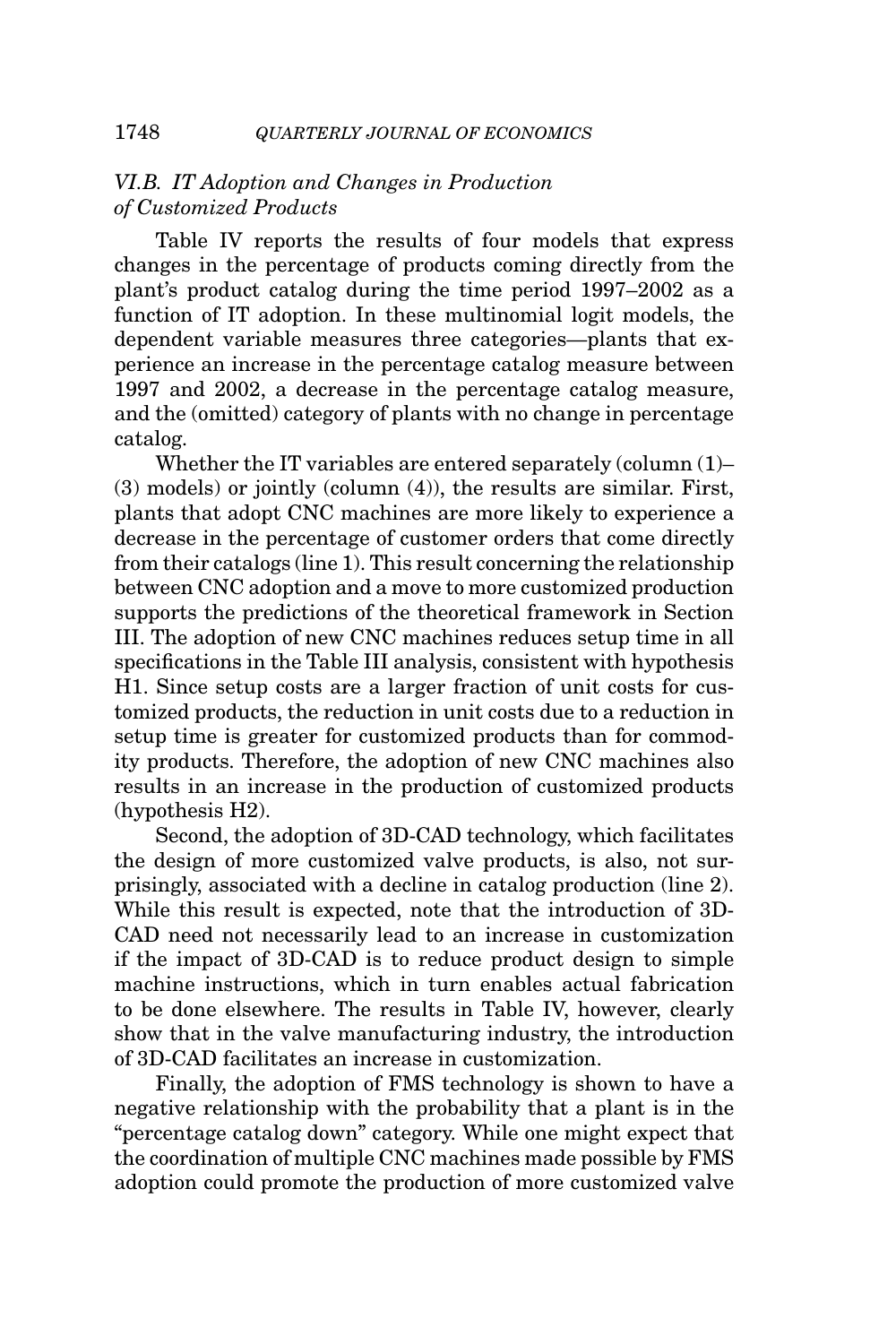|                                                                                                                                                                                                                                                                                                                                                                                                                                                                                                                                                                                    |                                                              |                                                           | THE EFFECTS OF IT ON CHANGE IN PRODUCT CUSTOMIZATION, 1997-2002 <sup>ª</sup><br>TABLE IV |                                                 |                                  |                                                            |                                              |                                                 |
|------------------------------------------------------------------------------------------------------------------------------------------------------------------------------------------------------------------------------------------------------------------------------------------------------------------------------------------------------------------------------------------------------------------------------------------------------------------------------------------------------------------------------------------------------------------------------------|--------------------------------------------------------------|-----------------------------------------------------------|------------------------------------------------------------------------------------------|-------------------------------------------------|----------------------------------|------------------------------------------------------------|----------------------------------------------|-------------------------------------------------|
| Dependent<br>variable                                                                                                                                                                                                                                                                                                                                                                                                                                                                                                                                                              | Percent<br>$\rm{catalog}$<br>$\overline{\mathrm{d}}$ a)<br>q | catalog<br>Percent<br>down <sup>b</sup><br>$\overline{d}$ | catalog<br>Percent<br>(2a)<br>$q^{\text{th}}$                                            | catalog<br>down <sup>b</sup><br>Percent<br>(2b) | Percent<br>catalog<br>pp<br>(3a) | Percent<br>catalog<br>down <sup>b</sup><br>$\overline{3b}$ | catalog<br>Percent<br>(4a)<br>$q^{\text{d}}$ | catalog<br>Percent<br>down <sup>b</sup><br>(4b) |
| Bought new CNC machine                                                                                                                                                                                                                                                                                                                                                                                                                                                                                                                                                             | (0.651)<br>0.842                                             | $0.894*$<br>(0.495)                                       |                                                                                          |                                                 |                                  |                                                            | (0.653)<br>0.946                             | $0.947*$<br>(0.533)                             |
| Adopted 3D-CAD                                                                                                                                                                                                                                                                                                                                                                                                                                                                                                                                                                     |                                                              |                                                           | (0.526)<br>$-0.417$                                                                      | $0.804***$<br>(0.411)                           |                                  |                                                            | (0.535)<br>$-0.479$                          | $0.818^{\ast\ast}$<br>(0.434)                   |
| Adopted flexible                                                                                                                                                                                                                                                                                                                                                                                                                                                                                                                                                                   |                                                              |                                                           |                                                                                          |                                                 | (0.618)<br>0.427                 | $-2.442**$<br>(1.105)                                      | 0.407                                        | 2.566**<br>(1.119)                              |
| manufacturing system<br>Adopted automated                                                                                                                                                                                                                                                                                                                                                                                                                                                                                                                                          |                                                              |                                                           |                                                                                          |                                                 |                                  |                                                            | (0.636)<br>$-1.028$                          | $-0.343$                                        |
| inspection sensors<br>Observations                                                                                                                                                                                                                                                                                                                                                                                                                                                                                                                                                 |                                                              | 172                                                       | 172                                                                                      |                                                 |                                  | 172                                                        | 172<br>(0.706)                               | (0.617)                                         |
| Pseudo $R^2$                                                                                                                                                                                                                                                                                                                                                                                                                                                                                                                                                                       |                                                              | 0.0943                                                    | 0.0971                                                                                   |                                                 |                                  | 0.1159                                                     | 0.1535                                       |                                                 |
| <sup>a</sup> Bach pair of columns reports estimated coefficients from one multinomial logit model. Bach of the multinomial logit regressions reported in the table includes controls for age of<br>plants (five age dummies), number of shop floor workers, a dummy for unionization, and two dummy variables indicating whether the number of competitors that produce a product<br>that competes with the firm's main product went up or down. Huber-White robust standard errors in parentheses.<br>Data Source. Authors' survey of valve manufacturing plants. See Section IV. |                                                              |                                                           |                                                                                          |                                                 | $\ddot{\phantom{a}}$             |                                                            |                                              |                                                 |

<sup>b</sup>The dependent variable has three categories: the *percent catalog down* category includes plants that report that the percentage of customer orders that were valves in the pool and the control of the state of the state that competes with the firm's main product went up or down. Huber-White robust standard errors in parentheses.<br><sup>h</sup>The dependent variable has three categories: the *perent catulog down* category includes plants that report product catalog with no modifications went down between 1997 and 2002; the *percent catalog up* category includes plants that report that this percentage went up between 1997 and 2002; and the (omitted) category includes plants that reported that this percentage was unchanged between 1997 and 2002. The percent catalog up (down) category identifies plants with decreases (increases) in customized production over this five-year period. The means of the percent catalog down, percent catalog up, and no change in percent catalog are .245,

130, and 625 respectively. <br>
"Significant at 10%. <br>
"Significant at 5%. <br>
"Significant at 12%. <br>
"Significant at 12%. <br>
"Significant at 12%. <br>
"Significant at 12%. <br>
"Significant at 12%. <br>
"Significant at 12%. <br>
"Signific .130, and .625 respectively.  $*$  \*Significant at 5%.  $***$ Significant at 1%.  $*$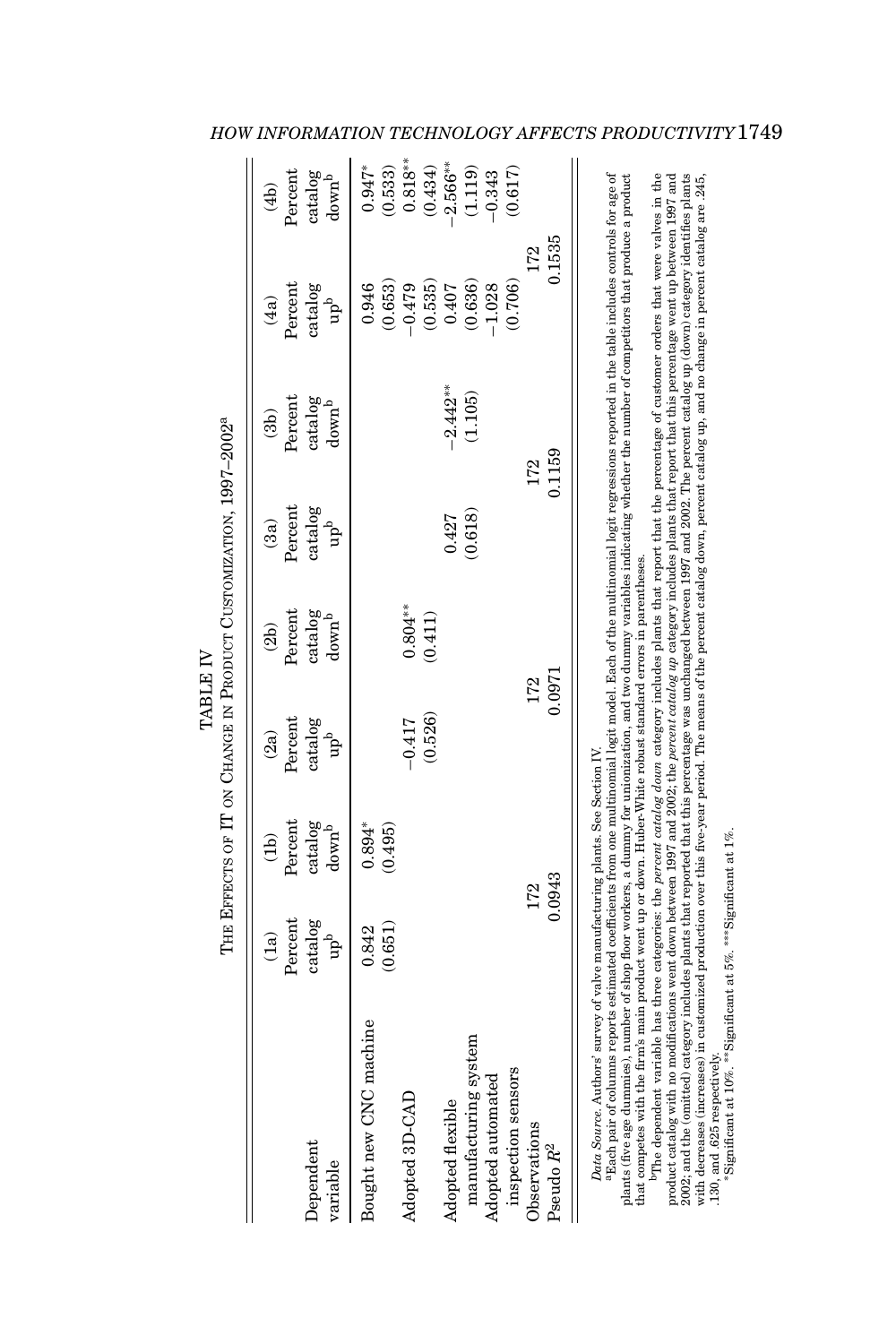products, plants that adopt FMS technology are less likely than other plants to reduce their sales of catalog products. In considering this pattern, it is worth noting that the results in Table III concerning the effects of FMS adoption on setup time are ambiguous and depend on the model specification. In contrast, all model specifications show setup times declining after plants begin using higher-quality CNC machines. If FMS adoption does not reduce setup times as new CNC machines do, then the theoretical reason to expect that FMS adoption would lead to an increase in customization is less clear. Also, the Table III results do consistently show that FMS adoption reduces product run times. Depending on overall demand for valve products and the relative demand for catalog versus noncatalog products that FMS adopters face, these plants may increase production after they experience improvements in run times, and this increased production could be concentrated among catalog products.

# VII. INFORMATION TECHNOLOGY, WORKER SKILLS, AND HRM PRACTICES

A large literature now considers the effects of new computer technologies on worker skills. This section explores this relationship in our sample of valve manufacturers (hypothesis H3), as well as the relationship between the adoption of new technologies and new HRM (hypothesis H4) practices.

### *VII.A. IT and Operators' Skill Requirements*

The data on the adoption of new IT in this study's intraindustry sample permits a different kind of test of the relationship between businesses' IT investments and worker skills than is generally available in existing research. Industry-level studies typically measure skill by the percentage of an industry's workers (or labor costs) that are nonproduction or white-collar workers. These studies measure technology by expenditures on computing equipment or estimates of the computer capital stock for the industry.<sup>23</sup> Several establishment-level studies also examine the relationship between IT and demand for skilled workers (Dunne and Schmitz 1995; Doms, Dunne, and Troske 1997), and

<sup>23.</sup> As examples, Berman, Bound, and Griliches (1994), Berndt, Morrison, and Rosenblum (1994), and Autor, Katz, and Krueger (1998) find a positive correlation between increases in computer investment and increases in the share of skilled labor within an industry.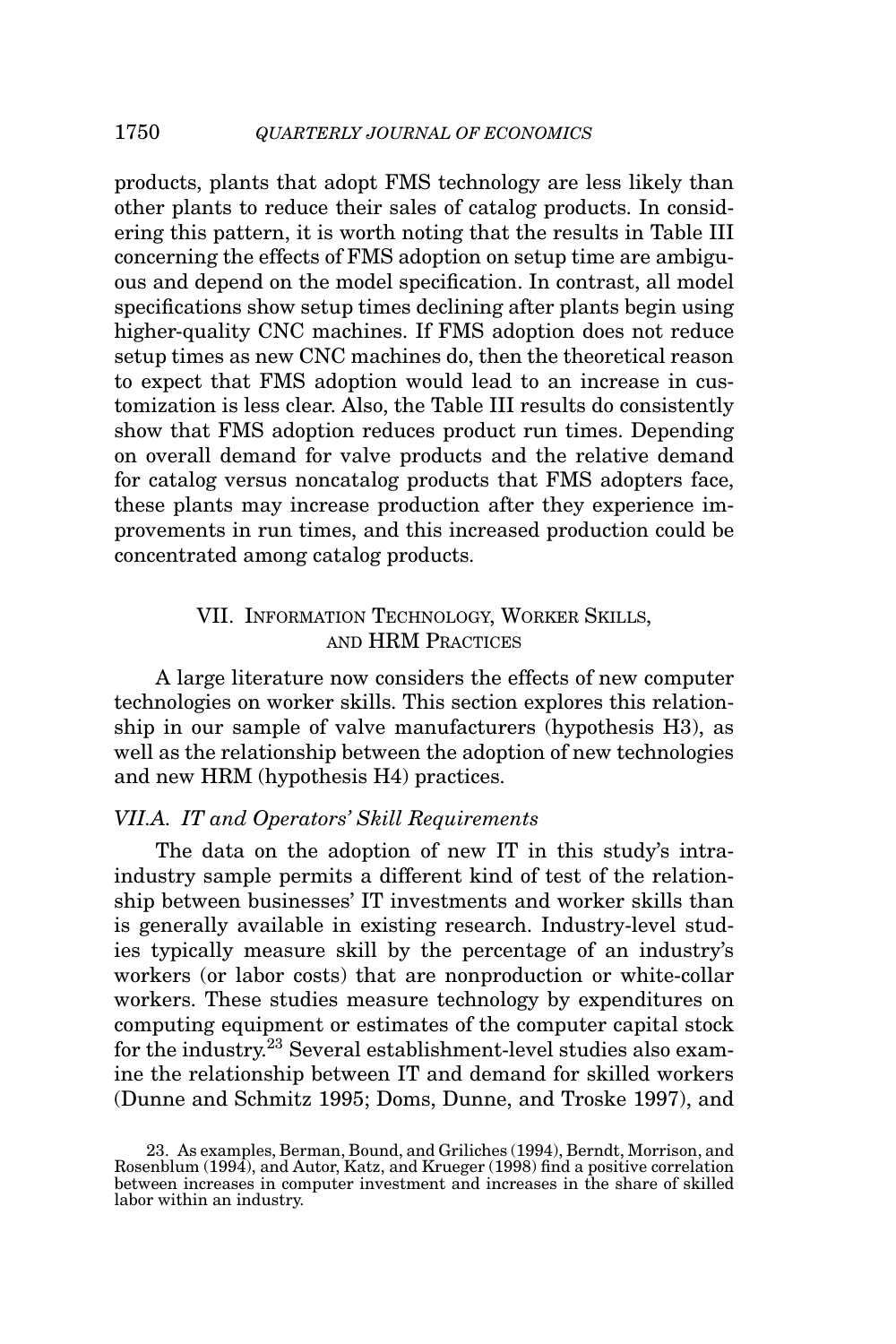while these studies use detailed measures of technology, such as the use of computer-automated design or flexible manufacturing cells, they also measure worker skill by the share of production workers in the plant's labor force or the education level of the plant's workers. The conclusion from these studies is that there is a positive correlation between the use of advanced technologies and the proportion of white-collar workers in an industry or the proportion of nonproduction workers in establishments, although these relationships are often not evident in longitudinal analyses. The detailed data in our survey enable us to address a somewhat different question. Our survey asks about the importance of specific skills within the narrowly defined occupation of machine operators. Therefore, the analysis here considers whether skill requirements change within this narrowly defined group of high-school-educated workers after the introduction of IT and not whether an industry or plant workforce now has a larger proportion of white-collar employees.<sup>24</sup>

Table V reports results from five separate probit models where the dependent variable equals one if the plant reports that a given skill became more important for operators over the 1997– 2002 period. We collected data on five types of skills for machine operators: mathematics skills, computer skills, skills for programming machine operations, problem-solving skills, and engineering knowledge. The survey items ask respondents whether each of these skills has become more important since 1997, has become less important, or is still equally important. As the means at the bottoms of the columns indicate, a majority of plants report that each of these skills became more important.<sup>25</sup> The models include variables for the adoption of new IT over this period along with controls. The results are straightforward. These models consistently show that it is primarily the purchase of new CNCs—the central production technology in the industry—that is associated with many skills becoming more important. As described in Section II, the new fusion-controlled CNC machines require more sophisticated programming, engineering, and problem-solving skills

<sup>24.</sup> In our sample of valve plants, the educational requirement for machine operators is primarily a high school diploma (71%) or some high school (9%). Only 4% of the plants required a certificate from a technical school and 5% required an apprenticeship. Nine percent of the plants had no educational requirement for their operators.

<sup>25.</sup> The corresponding values for "decreased in importance" are Mathematics 0.16; Computer 0.02; Programming 0.07; Problem-Solving 0.07; and Engineering Knowledge 0.12.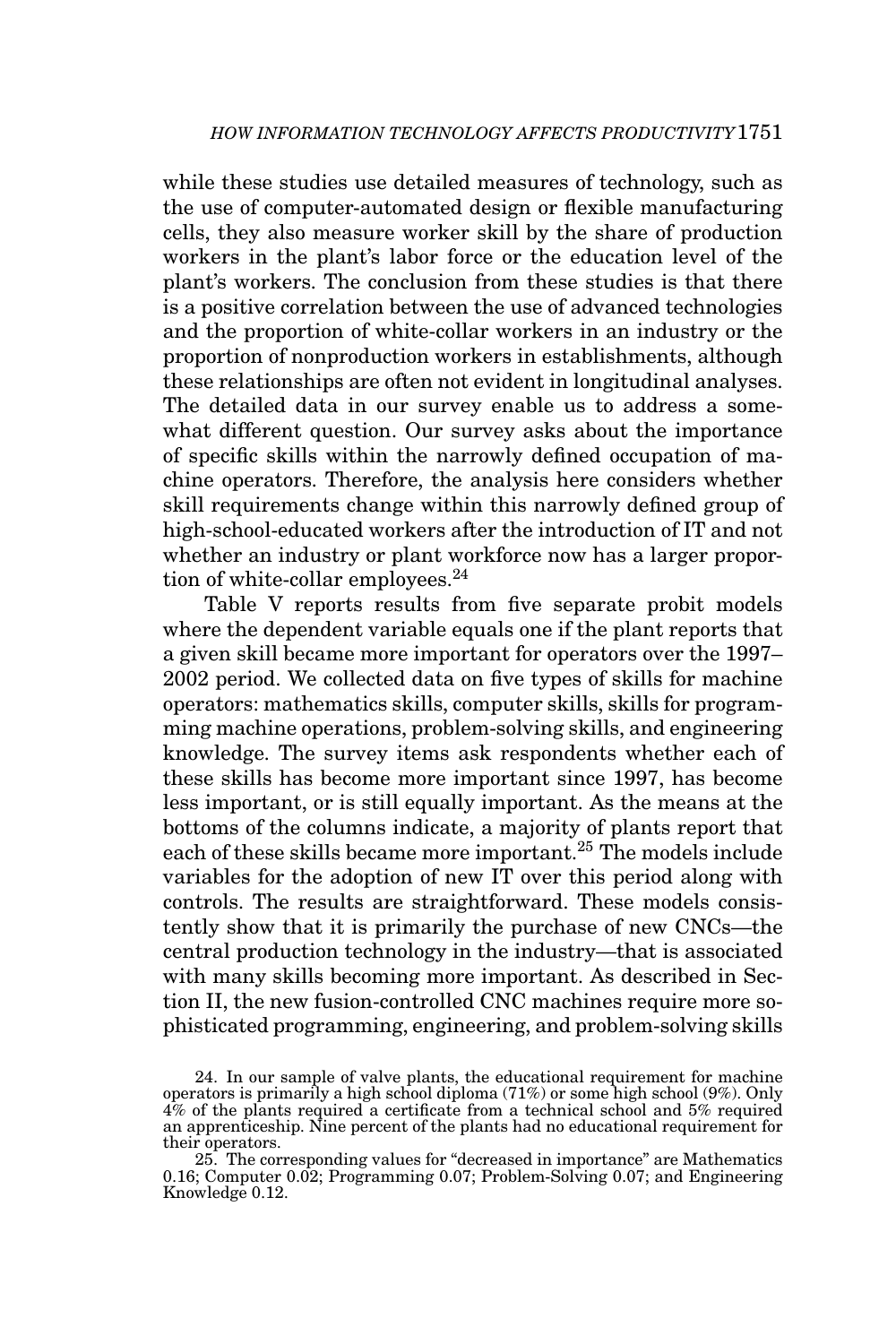| Dependent<br>variable                         | (1)<br>Math           | (2)                  | (3)<br>Computer Programming | (4)<br>Problem-<br>solving | (5)<br>Engineering<br>knowledge |
|-----------------------------------------------|-----------------------|----------------------|-----------------------------|----------------------------|---------------------------------|
| Bought new CNC<br>machine                     | 0.127<br>(0.089)      | $0.173**$<br>(0.084) | $0.271***$<br>(0.093)       | $0.166**$<br>(0.084)       | $0.203**$<br>(0.088)            |
| Adopted 3D-CAD                                | $-0.077$<br>(0.079)   | 0.107<br>(0.069)     | 0.041<br>(0.084)            | $-0.105$<br>(0.076)        | $-0.077$<br>(0.081)             |
| Adopted flexible<br>manufacturing<br>system   | $0.273***$<br>(0.083) | 0.083<br>(0.080)     | $-0.061$<br>(0.106)         | 0.026<br>(0.095)           | 0.038<br>(0.102)                |
| Adopted<br>automated<br>inspection<br>sensors | 0.007<br>(0.118)      | 0.002<br>(0.107)     | 0.060<br>(0.117)            | $-0.089$<br>(0.115)        | 0.123<br>(0.112)                |
| Pseudo $R^2$                                  | 0.075                 | 0.097                | 0.137                       | 0.055                      | 0.066                           |
| Observations<br>Mean                          | 189<br>0.57           | 188<br>0.71          | 184<br>0.53                 | 188<br>0.68                | 188<br>0.52                     |

| <b>TABLE V</b>                                                           |
|--------------------------------------------------------------------------|
| THE EFFECTS OF IT ADOPTION ON INCREASED IMPORTANCE OF DIFFERENT TYPES OF |
| SKILLS <sup>a</sup>                                                      |

*Data Source*. Authors' survey of valve manufacturing plants. See Section IV.<br><sup>a</sup>Dependent variable equals one if skill's importance increased between 1997 and 2002. Probit coefficients evaluated at the mean are shown . Regressions include controls for age of plants (five age dummies), number of shop floor workers, a dummy for unionization, and two dummy variables indicating whether the number of competitors that produce a product that competes with the firm's main product went up or down. Huber-White robust standard errors in parentheses.

∗Significant at 10%. ∗∗Significant at 5%. ∗∗∗Significant at 1%.

to program complicated valve devices and then to troubleshoot and reprogram after the first prototype valve device is produced and tested. Consistent with this example (hypothesis H3), the results in Table V show that plants that purchase a new CNC also report an increased demand for programming and computer skills, engineering knowledge, and problem-solving skills.

Data on within-plant employment shifts corroborate the conclusion that skill demand has risen in relative terms. We asked plants for the number of CNC operators in 1997 and 2002 and the total number of shop floor production workers. Among plants that purchased new CNC machines during this period, the number of CNC operators went up by an average of one CNC operator, and the ratio of CNC operators per machine held constant at 1.4.<sup>26</sup>

<sup>26.</sup> Our theoretical model assumes one operator per machine, and the 1.4 ratio confirms this, given multiple shifts of workers running machines in some plants. Note that the mean number of CNC operators is 25 in 2002 relative to the total shop floor workers of 96. The data on the change in number of CNC operators has a sizable number of missing values because the sample size falls to 113 plants for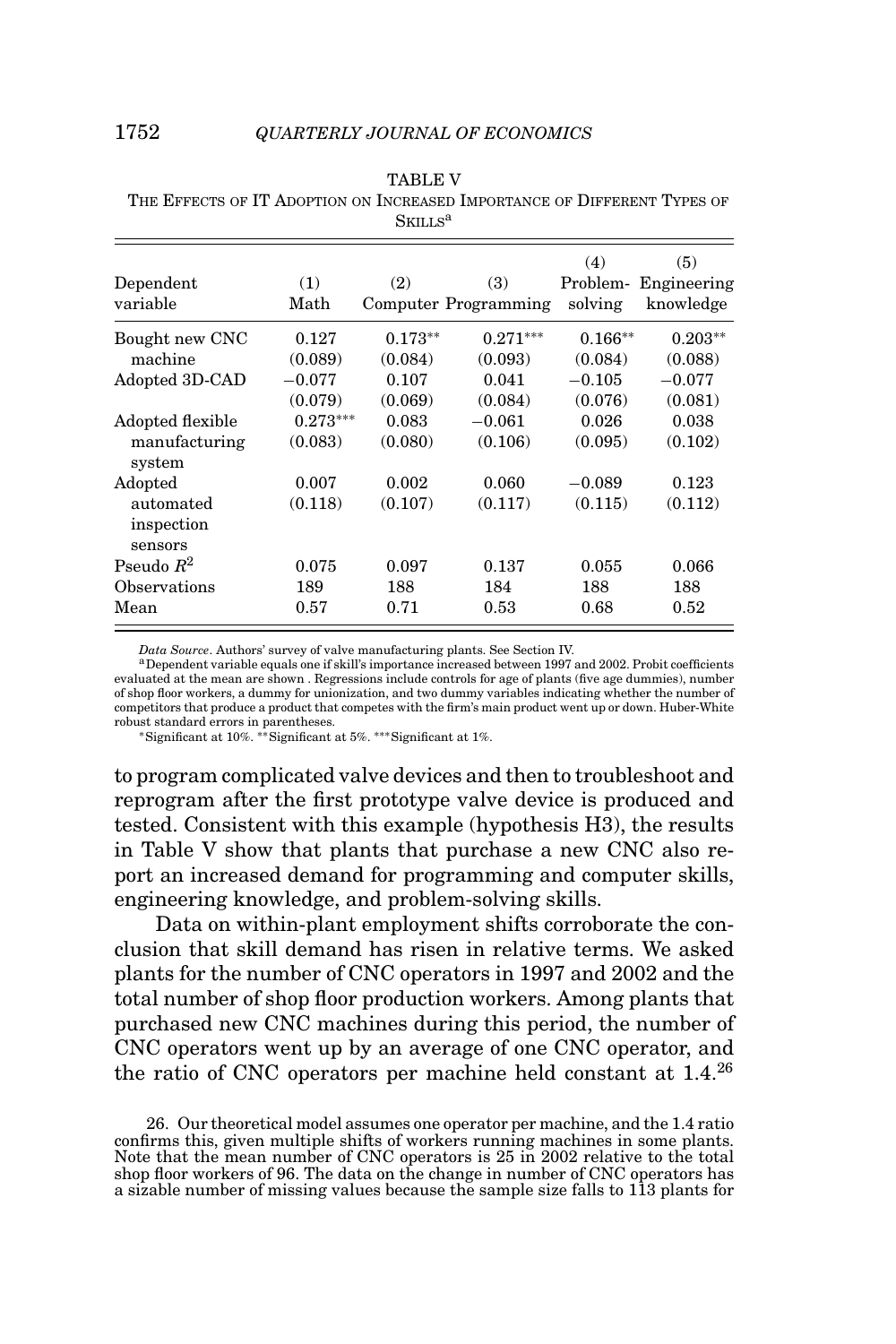Furthermore, among those plants that purchased new CNC machines, the number of other "non-CNC" production workers (i.e., total shop floor production workers minus CNC operators) fell by 14 workers per plant, and thus the ratio of other production workers to CNC machines fell by 13 per machine to 7 per machine. The reason for this decline is that when a plant purchased a new CNC machine, it took multiple older machines out of operation and thus significantly lowered the demand for non-CNC operators. $27$ In contrast, the plants that did not purchase new CNC machines saw no significant change in their numbers of CNC operators or of non-CNC operators.<sup>28</sup>

Managers offer a straightforward interpretation of these results related to skill demand. When plants purchased new ITembedded CNC machines, they changed their demand for skills among their machine operators. These plants no longer demanded the routine machining skills that operators used on older-vintage CNC machines or non-CNC machines. The IT that is embedded in new CNCs substituted for routine machining skills, and the number of operators fell. IT did not substitute for the most highly skilled: the number of CNC operators was unchanged per machine. Thus, demand for the more skilled CNC operators rose in relative terms, and moreover, the nature of the skills changed, requiring deeper levels of engineering, programming, and problemsolving skills among the CNC operators and fewer routine machine skills.

This interpretation of the empirical results—that new IT investments increase the demand for nonroutine problem solving skills but decrease the demand for routine skills—is consistent with the findings of previous case studies and empirical research. For example, Levy and Murnane (2004) report that skill demand increases with increases in computerization due to the

those that answered the question on number of CNC operators in 1997. However, this subsample of respondents does not differ from the entire sample in terms of the percentage of shop floor employees who are CNC operators or in terms of its plant size.

<sup>27.</sup> We focus on numbers of workers per CNC machine because we did not obtain data on the number of manual machines in operation in 1997. Thus, when the number of non-CNC operators per CNC machine falls over time, we presume that it is because, as our interviews suggest, new CNC machines often replaced multiple older machines.

<sup>28.</sup> Regression analysis confirms that the plants that purchased new CNC machines from 1997 to 2002 are the plants that experienced highly significant losses in non-CNC operators, even with controls for other technology, the number of shop floor workers, and unionization rates.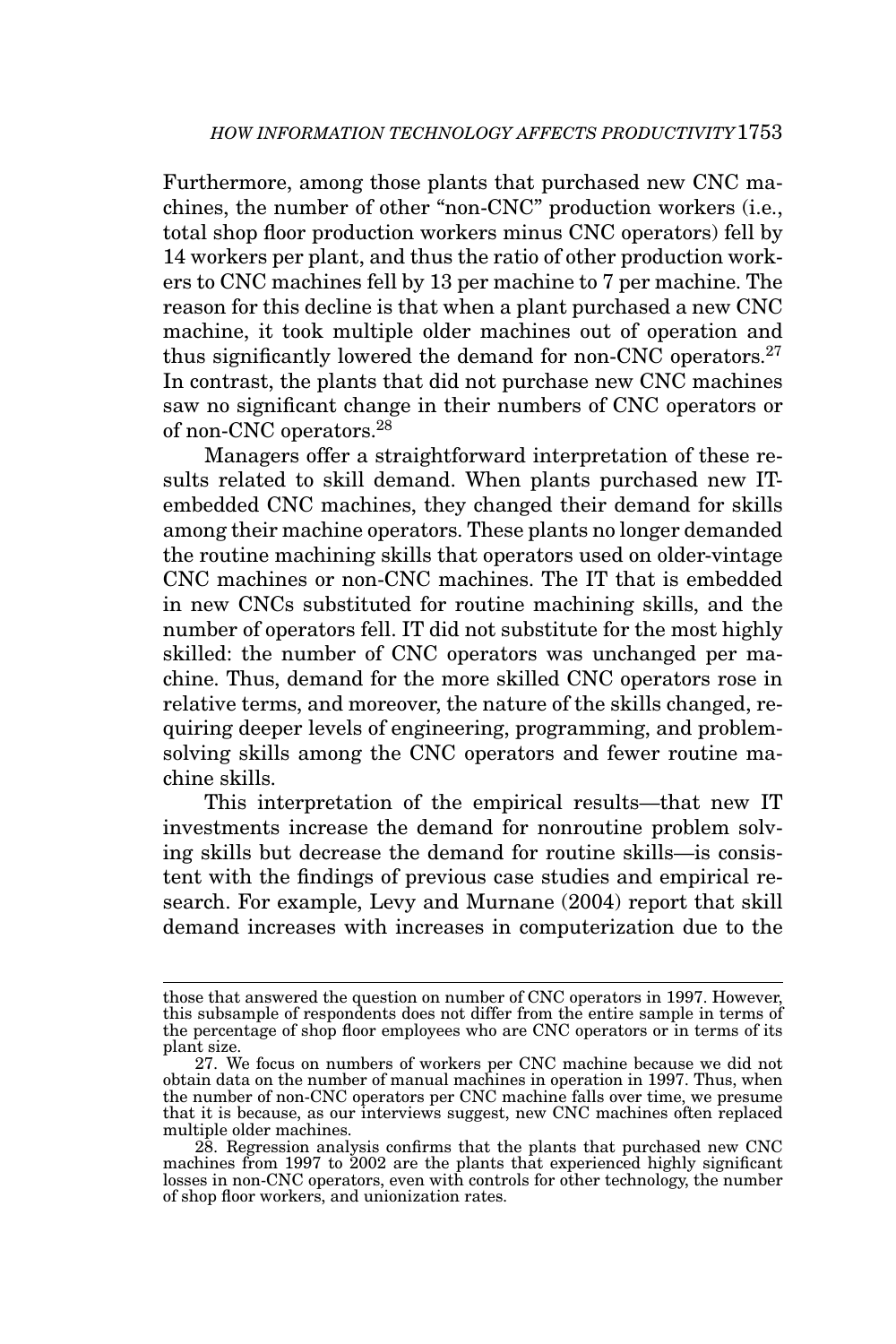give-and-take problem solving that is required with new product design and manufacturing for the case of circuit board design and production. These nonroutine cognitive skills are likely to reflect expert thinking (or the expert recognition of subtle patterns too complex for computers to identify) or complex communications between experts (such as communications between designers and customers) to solve problems. Autor, Levy, and Murnane (2003) find that increased computerization has been accompanied by an increase in the demand for nonroutine cognitive skills. Analyzing data on the U.S. labor market, Autor, Katz, and Kearney (2005, 2006) show that during the past 15 years of rapidly falling computer prices, wages and employment have increased dramatically at the polar ends of the wage distribution: wages rose in occupations that employ the most highly skilled workers, whose skills complement computerization, and wages rose in very low-skilled jobs, for which there is no computer substitute. In contrast, employment and wages among median-wage workers have not grown over time, consistent with the interpretation that computers are more likely to substitute for the routine tasks these workers do. Our data look at a manufacturing industry that employs approximately median-wage workers, and we conclude that job losses in this industry are occurring among those production workers with routine skills, but those workers possessing nonroutine problemsolving skills complement the increased computerization of the industry and are not suffering employment losses within plants.

# *VII.B. IT and HRM Practices*

While the role of HRM practices is not incorporated explicitly into our model, a number of studies (Black and Lynch 2001; Bresnahan, Brynjolfsson, and Hitt 2002) find a link between the adoption of new computer technologies and the adoption of new types of work practices. Table VI analyzes the relationship between the adoption of IT and HRM practices in the valvemanufacturing industry during the time period 1997–2002. We study the adoption of three HRM practices: teams, shop floor meetings for information sharing, and training in technical skills. These policies had already been adopted by 34%, 60%, and 49% of our sample of valve plants by 1997. Still, during the period 1997–2002 that we analyze here, an additional 30%, 35%, and 21% of the sample adopted these HRM practices for the first time. In Table VI, we report results from three separate probit models in which the dependent variables measure the adoption of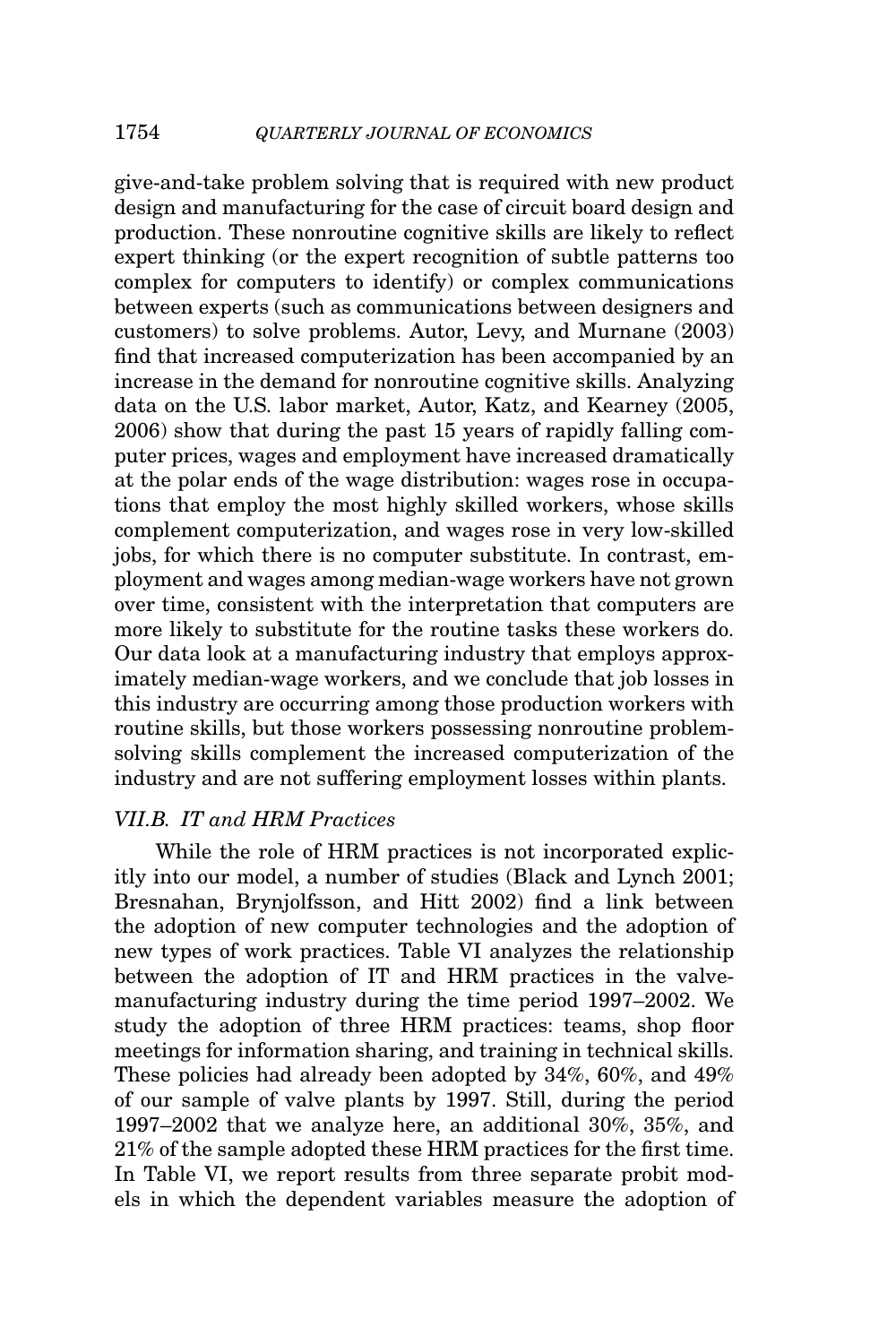#### *HOW INFORMATION TECHNOLOGY AFFECTS PRODUCTIVITY*1755

| Dependent variable                    | (1)<br>Teams | (2)<br>Shop floor<br>meetings | (3)<br>Technical<br>training |
|---------------------------------------|--------------|-------------------------------|------------------------------|
| Bought new CNC machine                | $0.305***$   | $0.244*$                      | $0.310***$                   |
|                                       | (0.098)      | (0.137)                       | (0.096)                      |
| Adopted 3D-CAD                        | 0.010        | 0.025                         | 0.172                        |
|                                       | (0.101)      | (0.108)                       | (0.112)                      |
| Adopted flexible manufacturing system | $-0.011$     | 0.016                         | 0.185                        |
|                                       | (0.136)      | (0.126)                       | (0.124)                      |
| Adopted automated inspection sensors  | 0.060        | 0.147                         | 0.259                        |
|                                       | (0.171)      | (0.127)                       | (0.175)                      |
| Observations <sup>b</sup>             | 125          | 88                            | 105                          |
| Pseudo $R^2$                          | 0.185        | 0.127                         | 0.315                        |
| Means                                 | 0.42         | 0.69                          | 0.36                         |

| <b>TABLE VI</b>                                                  |  |
|------------------------------------------------------------------|--|
| THE EFFECTS OF IT ADOPTION ON THE ADOPTION OF NEW HRM PRACTICES. |  |
| $1997 - 2002^a$                                                  |  |

*Data Source*. Authors' survey of valve manufacturing plants. See Section IV.<br><sup>a</sup>Dependent Variable: Equals one if plant adopted the HRM practice between 1997 and 2002. Probit coefficients evaluated at the mean are shown. Regressions include controls for age of plants (five age dummies), number of shop floor workers, a dummy for unionization, and two dummy variables indicating whether the number of competitors that produce a product that competes with the firm's main product went up or down. Huber-White robust standard errors in parentheses.

 $b$ The samples for these probit models include those plants that did not have the given practice as of 1997, and the dependent variable equals one for those plants that adopted the given practice by 2002. ∗Significant at 10%. ∗∗Significant at 5%. ∗∗∗Significant at 1%.

these practices. The samples for these three probit models include those observations that did not have the given practice as of 1997, and the dependent variable equals one for those plants that adopted the given practice by 2002.29 The results in Table VI show a positive and significant correlation between the adoption of IT and HRM, but as in the Table V models that investigate the relationship between worker skills and IT adoption, it is the adoption of new CNCs in the period that is correlated with the adoption of these new HRM practices. When a plant makes a new investment in more technologically advanced versions of the central CNC production technology, it is also more likely to institute technical training programs, problem solving teams, and shop floor meetings. These findings are consistent with the Table V results regarding the impact of computerization on skill demand.

<sup>29.</sup> The means of the dependent variables in Table VI are the percentages of the plants that had not adopted the practice by 1997 but adopted the practice by 2002. Re-estimating these HRM adoption models on a larger sample that includes those observations that had adopted the given HRM practice before 1997 yields coefficients on the IT adoption variables of similar magnitude and significance.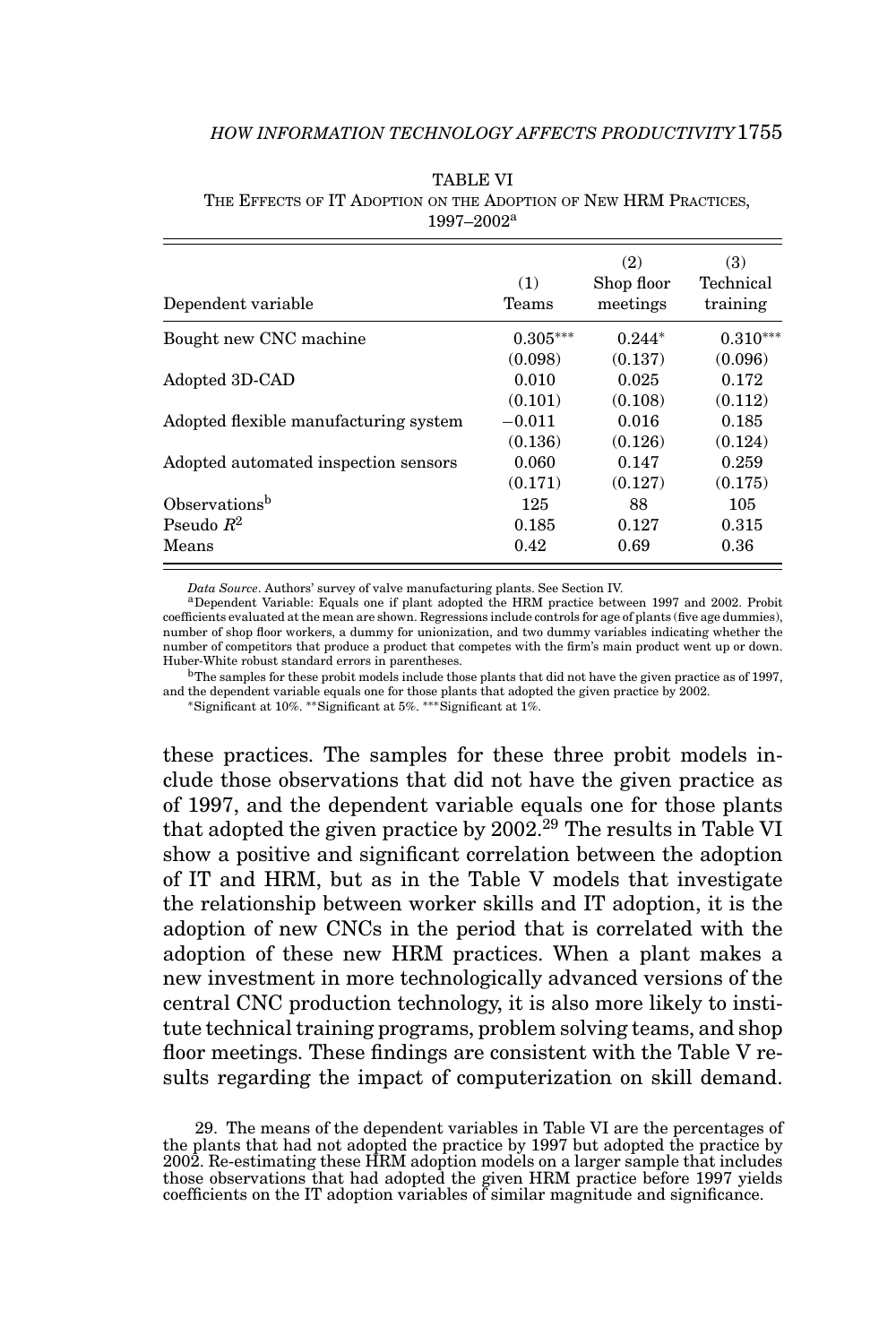Computers take care of the routine tasks that were done by machinists in the past, but machinists continue to be needed to solve problems, both individually and in teams. In addition, these machinists must be trained in the use of the specific computer software so that they can undertake the nonroutine problem-solving that is a key part of their job.

#### VIII. CONCLUSION

The central proposition of this study is that new information technologies adopted in the 1990s changed manufacturing businesses in fundamental ways. Business strategies favor more customized production, and work processes are carried out by more skilled operators under new HRM practices. Firms in the United States increasingly shifted to the production of customized products, and this shift in strategy occurred because the falling cost of information technologies produced productivity gains, especially faster machine setup times, that favored the production of customized products instead of commodities. Theorists have previously made this point, but data have been lacking to test the proposition. Testing this proposition requires the collection of unique data—data that identifies what IT really means in the context of the production process, data on the productivity gains from IT at the process level, and data on product customization.

Unique data on specific IT investments, productivity measures, worker skills, and work practices from valve-making plants map out a very clear pattern of findings that is consistent with the study's main proposition and that pinpoints some of the detailed mechanisms that permit this change in business strategy. In the valve-making industry, new computerized technologies raise productivity by lowering the time it takes to set up the production line for new product runs, and also lowering the run time and the inspection time during production. We also document that IT adopters increase the customization of their products, and the efficiency gains due to new IT investments offer an explanation for this change in business strategy. Lower setup times increase the efficiency and lower the cost of customized production. Plants that adopt new IT experience an even broader set of organizational changes, as these plants exhibit an increase in the demand for technical and problem-solving skills and also adopt new work practices that support these skills. In sum, the falling price of an input—the price of computerized capital—not only changes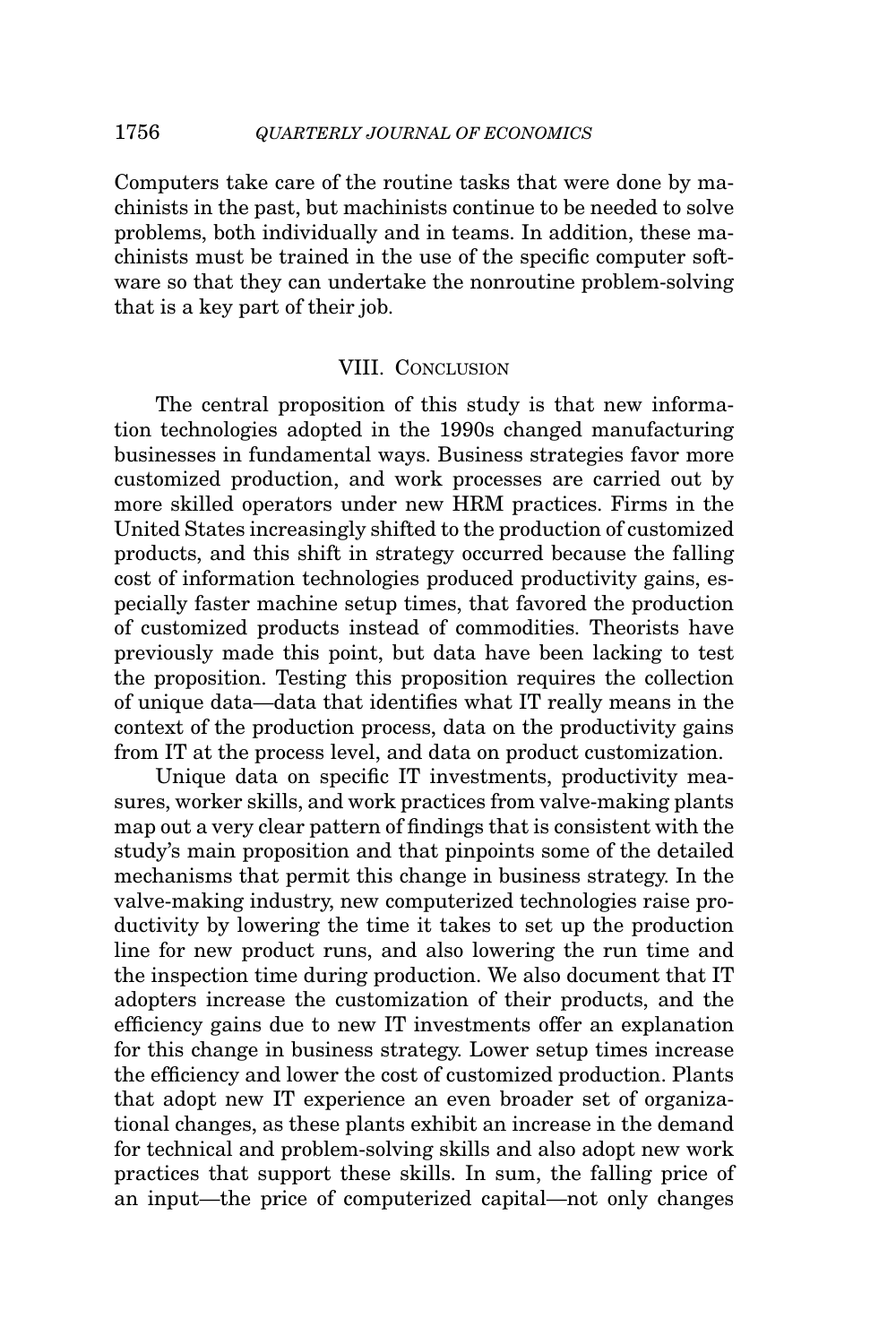the quantity of that input and related inputs, but also changes a business's competitive strategy, as well as the skill requirements and work practices needed to implement the new strategy. Once a business invests in new IT-based production machinery and installs the equipment on the factory floor, it will be changing the fundamental nature of what it does and how it does it.

GRADUATE SCHOOL OF BUSINESS, COLUMBIA UNIVERSITY GRADUATE SCHOOL OF BUSINESS, COLUMBIA UNIVERSITY GRADUATE SCHOOL OF BUSINESS, STANFORD UNIVERSITY

#### **REFERENCES**

- Athey, Susan, and Scott Stern, "The Impact of Information Technology and Job Design on Emergency Health Care Outcomes," *Rand Journal of Economics*, 33 (2002), 399–432.
- Autor, David, Lawrence Katz, and Melissa Kearney, "Trends in U.S. Wage Inequality: Re-Assessing the Revisionists," NBER Working Paper No. 11627, 2005.
- ——, "The Polarization of the U.S. Labor Market," *American Economic Review*, 96 (2006), 189–194.
- Autor, David, Lawrence Katz, and Alan Krueger, "Computing Inequality: Have Computers Changed the Labor Market?" *Quarterly Journal of Economics*, 113 (1998), 1169–1214.
- Autor, David, Frank Levy, and Richard Murnane, "The Skill Content of Recent Technological Change: An Empirical Exploration," *Quarterly Journal of Economics*, 118 (2003), 1279–1333.
- Berman, Eli, John Bound, and Zvi Griliches, "Changes in the Demand for Skilled Labor Within U.S. Manufacturing Industries: Evidence from the Annual Sur-vey of Manufacturing," *Quarterly Journal of Economics*, 109 (1994), 367– 397.
- Berndt, Ernst, Catherine Morrison, and Larry Rosenblum, "High-Tech Capital Formation and Labor Composition in U.S. Manufacturing Industries: An Exploratory Analysis," *Journal of Econometrics*, 65 (1994), 9–43.
- Black, Sandra, and Lisa M. Lynch, "How to Compete: The Impact of Workplace Practices and Information Technology on Productivity," *Review of Economics and Statistics*, 83 (2001), 434–445.
- Bresnahan, Timothy, Erik Brynjolfsson, and Loren Hitt, "Information Technology, Work Organization, and the Demand for Skilled Labor: Firm-Level Evidence," *Quarterly Journal of Economics*, 117 (2002), 339–376.
- Brynjolfsson, Erik, and Lorin Hitt, "Computing Productivity: Firm-Level Evidence," Review of Economics and Statistics, 85 (2003), 793–808.<br>Brynjolfsson, Erik, Michael D. Smith, and Yu (Jeffrey) Hu, "Consumer Surplus in
- the Digital Economy: Estimating the Value of Increased Product Variety at Online Booksellers," *Management Science*, 49 (2003), 1580–1596.
- Caroli, Eve, and John Van Reenen, "Skill-Biased Organizational Change? Evidence from British and French Establishments," *Quarterly Journal of Economics,* 116 (2001), 1449–1492.
- Chandler, Alfred D. Jr., *The Visible Hand: The Managerial Revolution in Ameri-can Business*, (Cambridge, MA: Belknap Press of Harvard University Press, 1977).
- Doms, Mark, Timothy Dunne, and Kenneth R. Troske, "Workers, Wages and Technology," *Quarterly Journal of Economics,* 112 (1997), 253–290.
- Dunne, Timothy, and James Schmitz, "Wages, Employment Structure and Employer Size-Wage Premia: Their Relationship to Advanced-Technology Usage at U.S. Manufacturing Establishments," *Economica,* 62 (1995), 89–107.